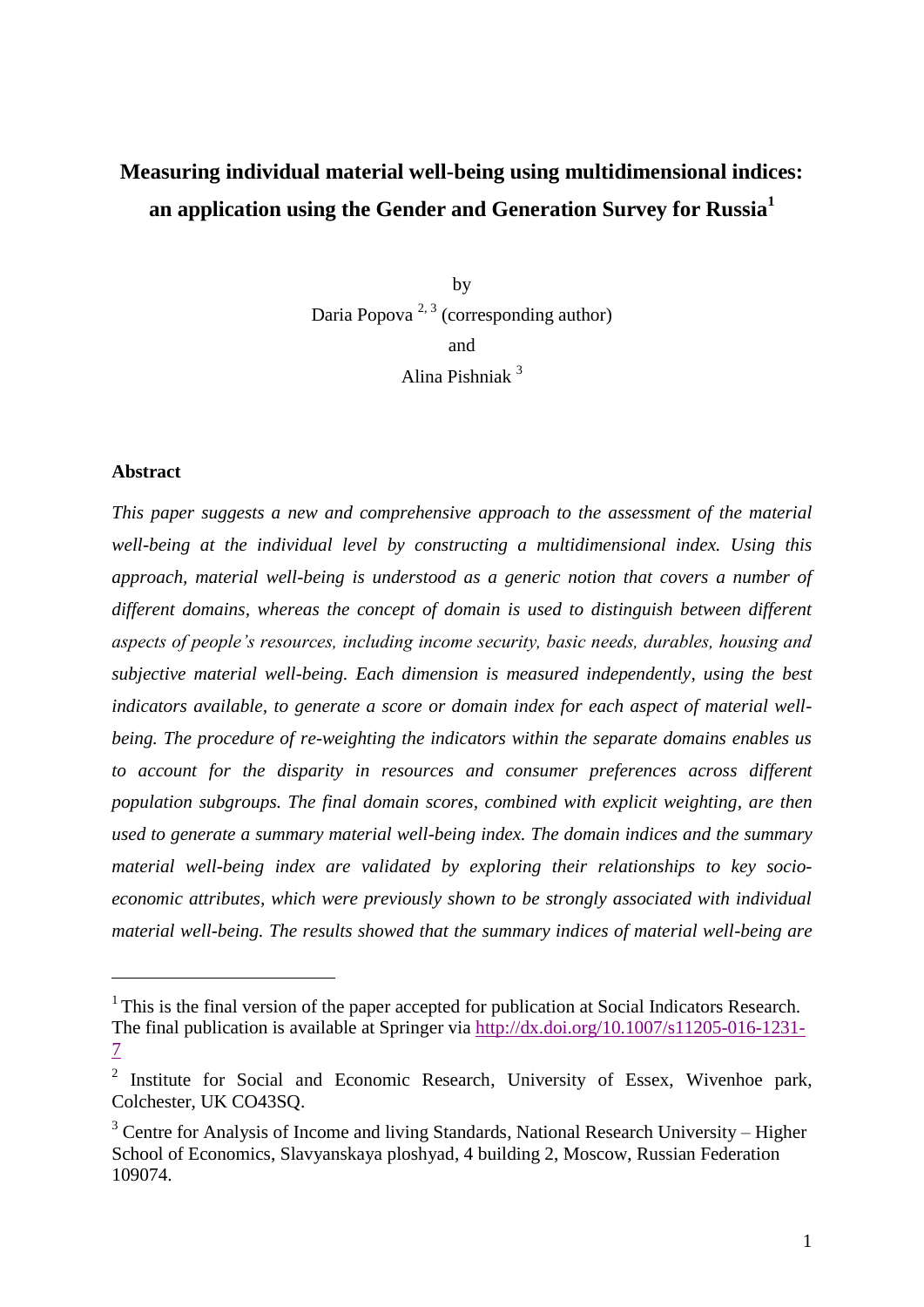*characterized by greater differentiation in relation to such measures, as occupational class and judgments of satisfaction with one's life. This allows us to conclude that our summary indices capture the latent concept of material well-being better than any of our domain indices used separately. Although the index is constructed using the Russian Gender and Generation Survey data for 2007, the methodological approach that we applied can be easily replicated in other surveys which contain information on several aspects of material wellbeing.*

**Keywords:** material well-being; household income; multidimensional index; reference groups; Gender and Generation Survey; Russia

#### **Introduction**

There are a number of different conceptual approaches to measuring well-being at the individual level. They differ in terms of the importance attached to the individual's own judgments about his/her own well-being, and in the number of dimensions of well-being they attempt to include [\(Ravallion 1994\)](#page-29-0). The majority of studies in applied economics and sociology, if they are not specifically devoted to the measurement of well-being, routinely rely on a unidimensional approach, whereby individual material well-being is measured by monetary measures such as disposable income or expenditures. The same approach is typically used to derive aggregate estimates of well-being at a societal level, e.g. using GDP per capita [\(Deaton 1997;](#page-28-0) [Sen and Foster 1997\)](#page-29-1). Despite the prevalence of this tradition of measuring material well-being in the systems of national statistics and cross-national comparative studies, the past few decades have witnessed an expansion of approaches based on multidimensional estimates of living standards that take into account not only income, but also non-monetary variables, such as quality of diet, availability of durables and amenities, ownership of financial assets, etc. [\(Stiglitz, Sen et al. 2009;](#page-29-2) [OECD 2011;](#page-28-1) [UNDP 2014\)](#page-29-3).

This multidimensional approach to the measurement of living standards has been pioneered and developed by the literature on poverty and deprivation [\(Sen 1976;](#page-29-4) [Townsend 1979;](#page-29-5) [Mack](#page-28-2)  [and Lansley 1985\)](#page-28-2). The indices of relative deprivation and social exclusion are essentially the composite indices of material well-being, instrumentally adjusted to poverty measurement. Numerous studies using this approach have demonstrated that definitions of poverty based on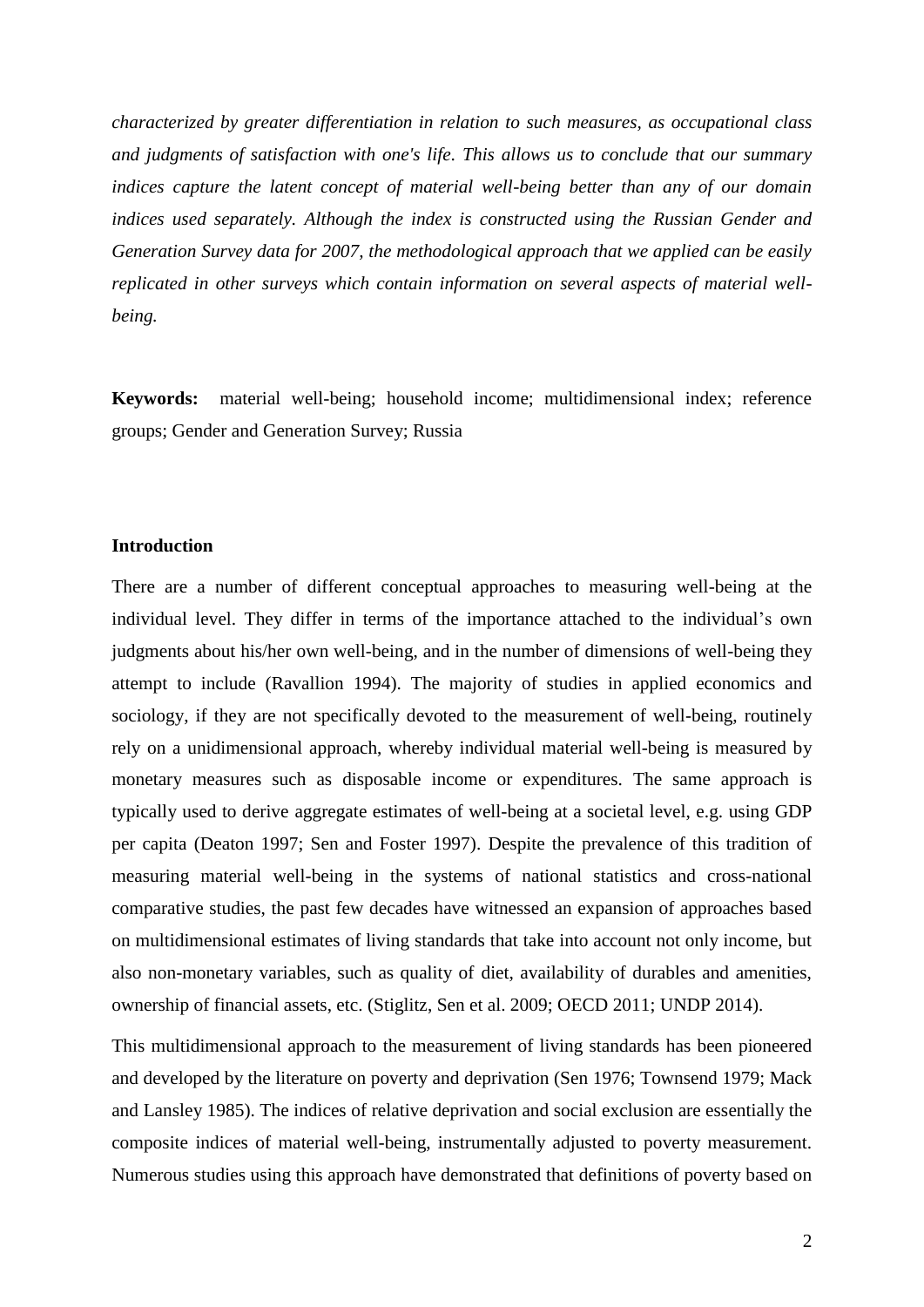disparate measures of well-being, such as income, consumption and subjective economic stress, can lead to the classification of different groups of households as 'the poor', and have shown that the overlap between these groups is not as large as sometimes expected [\(Boarini](#page-28-3)  [and Mira d'Ercole 2006;](#page-28-3) [Whelan and Maitre 2009;](#page-29-6) [Whelan and Maître 2010;](#page-29-7) [De Neubourg,](#page-28-4)  [De Milliano et al. 2014;](#page-28-4) [Whelan, Nolan et al. 2014;](#page-29-8) [Alkire, Ballon et al. forthcoming 2015\)](#page-28-5).

Another implication highlighted by the poverty and deprivation literature is the relativity of the concept of well-being. The relative deprivation approach implies that individual wellbeing should be measured against the standards '*that are customary or at least widely encouraged or approved in the societies to which they belong'* [\(Townsend 1979\)](#page-29-5). This approach is grounded in the literature on subjective perceptions of well-being, and suggests that people assess their position relative to the position of their reference group, which is determined by geographical (neighbourhood) or social criteria (educational class, occupation), or a combination of these [\(Merton and Rossi 1968;](#page-28-6) [Levitas, Pantazis](#page-28-7) et al. 2007; [Whelan and Maitre 2009;](#page-29-6) [Goedeme and Rottiers 2011;](#page-28-8) [Bellani 2013\)](#page-28-9).

These two implications are especially important in the context of developing and postsocialist economies, where income underreporting is common, and disparities in living standards between various subgroups of the population are much higher than in rich countries [\(Deaton 1997;](#page-28-0) [Deaton and Zaidi 2002\)](#page-28-10). This motivated us to create a composite index of household material well-being for Russia, which to our best knowledge is the first attempt of its kind. To a large extent this is due to the lack of household surveys which would gather information on several aspects of material well-being. This paper uses newly available and rich data on material well-being from the Gender and Generation Survey  $(GGS)^{1}$  for Russia. Although the proposed index is substantively linked to the Russian survey, we attempted to offer a clear measurement model that could be replicated in other GGS countries, or when using other surveys that collect information on several aspects of material well-being.

In this paper material well-being is understood as a generic notion that covers a number of different domains, whereas the concept of domain is used to distinguish between different aspects of people's resources, such as income security, basic needs, durables, housing and subjective material well-being. Our aim is to provide a measurement model that takes into account the multidimensionality and relativity of the concept of well-being, and helps to clarify how material well-being can be measured at the individual level in a more comprehensive way. We attempt to demonstrate what can be gained by applying a composite material well-being index in the analysis of the survey data, using Russia as an example.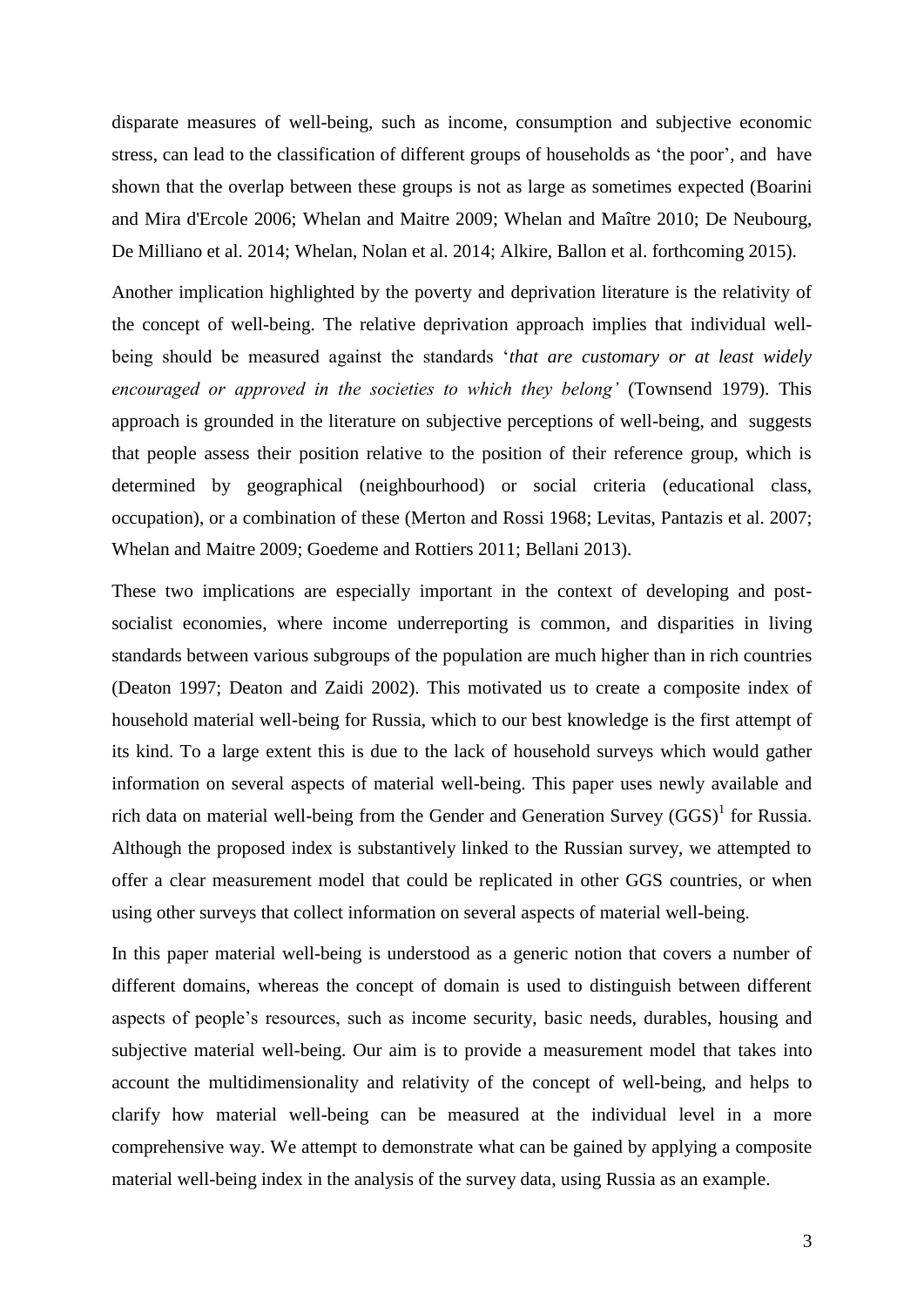The next section discusses the theoretical framework providing the basis for the measurement of material well-being as a multidimensional and relative concept. The empirical analysis starts with a presentation of the data and of the methodological approach to constructing a composite index proposed in this paper, including the choice of indicators, weighting and aggregation. In the results section we move on to the analysis of the Russian household survey and describe various choices that had to be made, to ensure the reliability and robustness of the composite index. Then we test the validity of our composite measure by correlating it with other variables that were previously shown to be associated with material well-being. The last section summarizes the results of the analysis and provides some suggestions for future research.

#### **Theoretical framework**

Despite the growing number of studies on multidimensional measurement of economic wellbeing, many examples of which can be found in the specialized journals, such as Social Indicators Research and Quality of Life Research, the tradition of measuring well-being using monetary indicators, e.g. disposable income or expenditure, is still prevalent in national statistics, international comparisons and academic research. This tradition is rooted in the welfarist approach, which equates the maximization of welfare and the maximization of factors of consumer utility [\(Ravallion 1994\)](#page-29-0).

In contrast, non-welfarist approaches pioneered by A. Sen [\(1976\)](#page-29-4) and P. Townsend [\(1979\)](#page-29-5) prefer to base welfare assessments on individual levels of well-being across a number of dimensions, such as food, clothing, housing, etc. In this tradition well-being is defined in terms of a number of basic needs which are measured by non-monetary indicators. The construction of these indicators implies the identification of a list of basic needs that must be satisfied and a minimum level of satisfaction of these needs. The resulting indicators are then aggregated in a composite index by summing up the indicators for each individual [\(Mack and](#page-28-2)  [Lansley 1985\)](#page-28-2). The resulting indices of multiple deprivation and social exclusion [\(Nolan and](#page-28-11)  [Whelan 1996;](#page-28-11) [Gordon, Adelman et al. 2000;](#page-28-12) [Whelan and Maître 2010\)](#page-29-7) are essentially the composite estimates of well-being, instrumentally adjusted to poverty measurement.

The multidimensional approach is shared by some scholars working with monetary measures of well-being, such as income and consumption. For example, Deaton suggests that measures of individual well-being should be based on consumption aggregates that take into account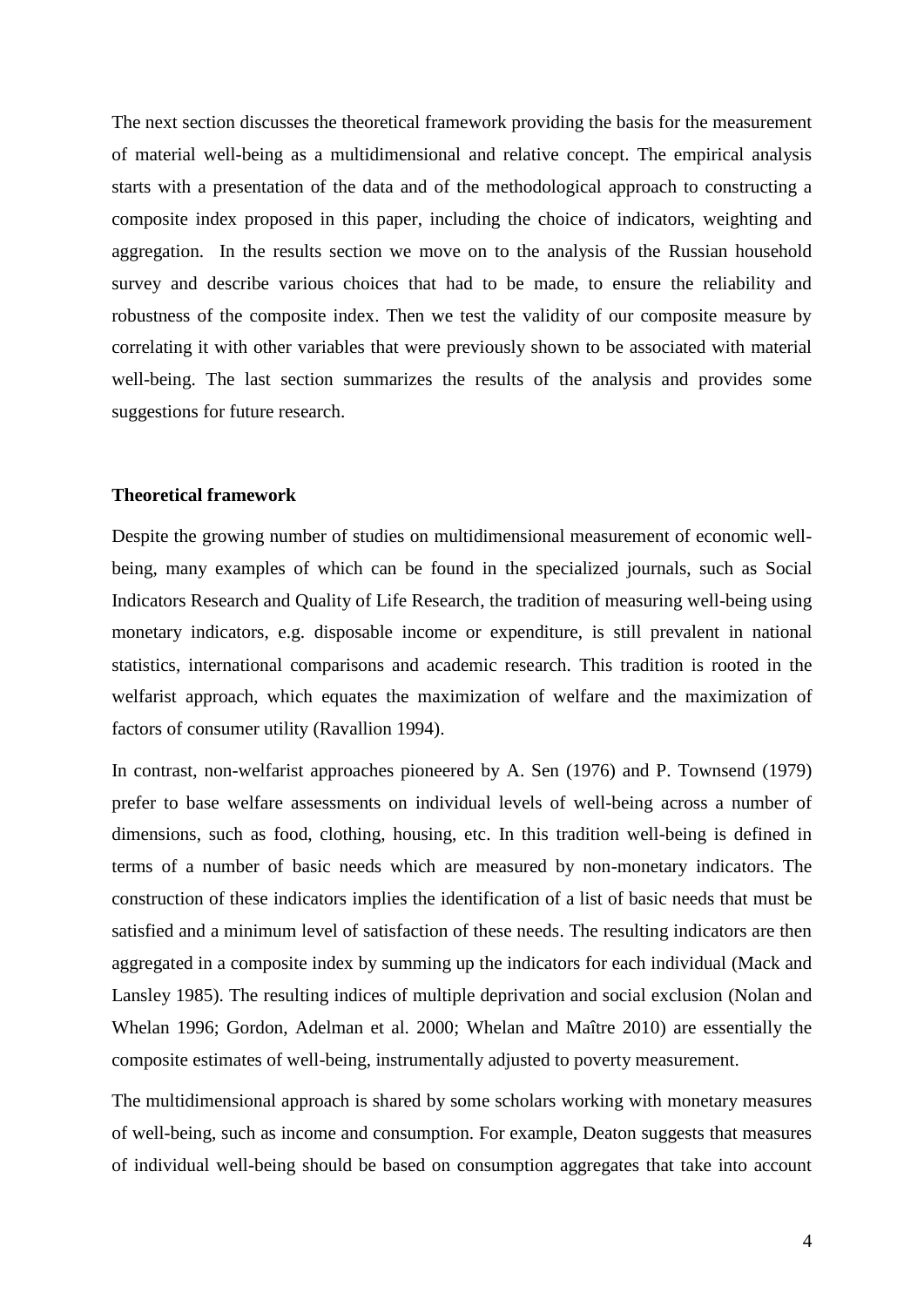the consumption of food and non-food items, as well as the value derived from the consumption of durables and from home-ownership [\(1997\)](#page-28-0). Ravallion goes further to suggest that under certain conditions monetary poverty can also be interpreted as a multidimensional phenomenon [\(2012\)](#page-29-9). This interpretation can be found, in particular, in the works of one of the first researchers of poverty, J. Rowntree. The latter defined poverty as the lack of financial resources necessary for the provision of the minimum level of consumption of food, clothing and other vital domains of life [\(Rowntree 1901\)](#page-29-10). The line between the poor and non-poor, therefore, is drawn on the basis of the definition of domains of consumption (e.g. food, clothing, housing, social services, etc.) that are crucial for survival and/or an adequate life; and the assessment of the financial resources that are necessary to obtain the minimum level of consumption within each domain. Thus, monetary poverty is only one specific case of multidimensional poverty, where the weights of domains are defined on the basis of prices of various consumer goods, multiplied by the number of goods required to meet the minimum requirements. The aggregation of domains is made by summing up the value of consumer goods across all the domains.

The main limitation of the unidimensional monetary approach to measuring individual wellbeing is that the availability of financial resources does not always guarantee access to consumer goods and services. This may occur because of lack of services and infrastructure, lack of information, administrative barriers, discrimination, etc. [\(De Neubourg, De Milliano](#page-28-4)  [et al. 2014\)](#page-28-4). In contrast, access of households to certain goods and services might be provided for free or at a discounted price. For instance, the availability of free public health care and education means that the household does not need additional financial resources to meet these basic needs. At the same time, households may consume more than their disposable income can afford due to the fact that a part of consumption can be covered by in-kind interhousehold transfers and home production of food, especially in the rural area.

Numerous studies have demonstrated that when material well-being is defined using a single criterion, such as disposable income, basic needs, or subjective economic stress, different groups of households are classified as poor, and the overlap between those groups is quite small [\(Boarini and Mira d'Ercole 2006;](#page-28-3) [Whelan and Maitre](#page-29-6) 2009; [Whelan and Maître 2010;](#page-29-7) [De Neubourg, De Milliano et al. 2014;](#page-28-4) [Whelan, Nolan et al. 2014;](#page-29-8) [Alkire, Ballon et al.](#page-28-5)  [forthcoming 2015\)](#page-28-5). Although experiencing poverty in one well-being domain increases the chances of being deprived in other domains, this is not the case for all individuals. These results have raised an awareness of the limitations of using unidimensional measures to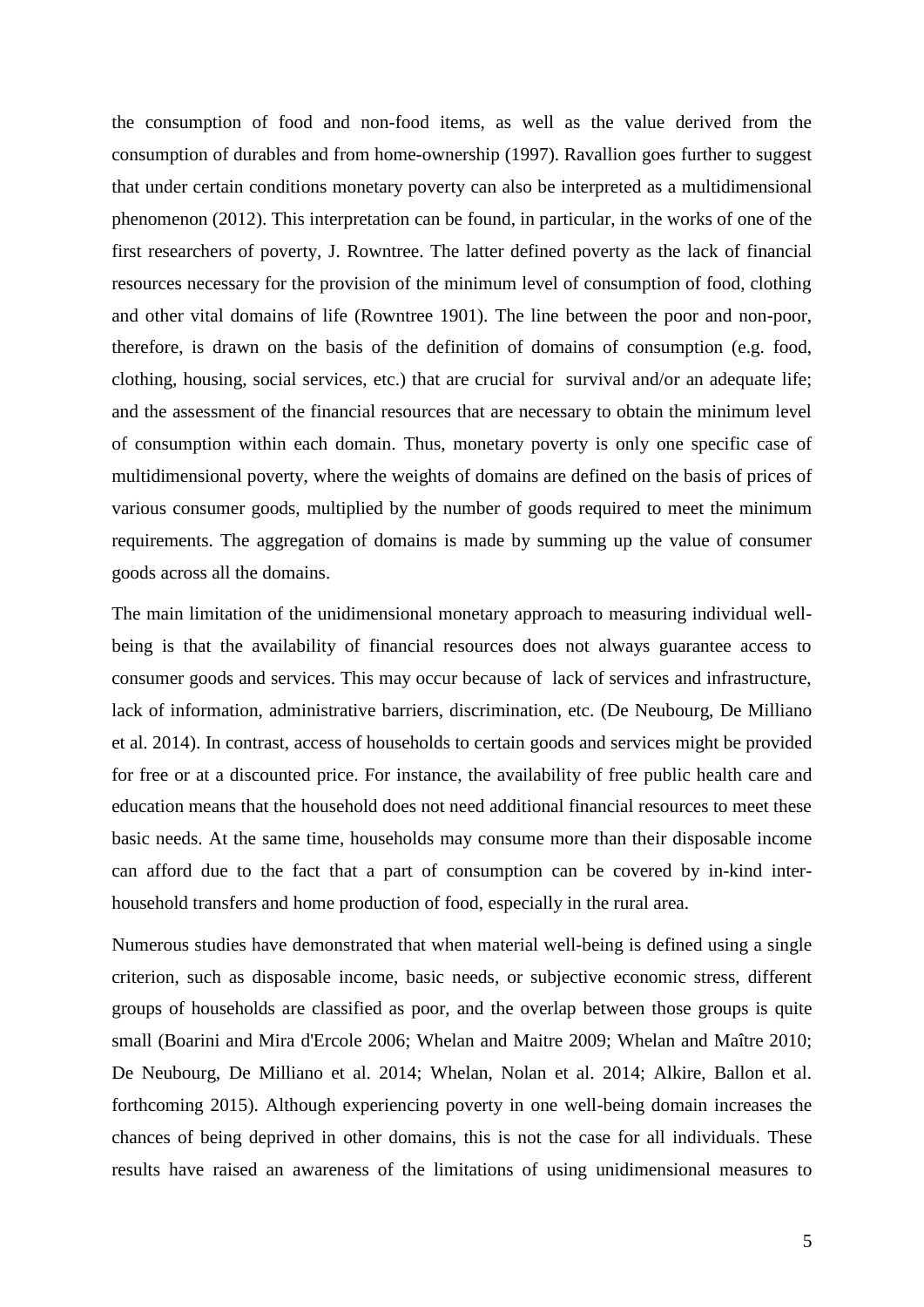monitor societal progress in living standards. For example, in 2010 the European Union adopted the 2020 Poverty and Social Exclusion Target, which employs a multidimensional measure combining three indicators (relative income poverty, material deprivation and household joblessness). The OECD has produced a Better Life Index [\(OECD 2011\)](#page-28-1), which allows it to compare 34 OECD member states by their levels of material well-being (GDP per capita), as well as by several non-income related dimensions of well-being, such as the access to employment, the quality of education, housing, environment, etc. The UNDP, which produces the well-known multidimensional Human Development Index, has launched a new Multidimensional Poverty Index, designed to complement the measures of income poverty by a set of measures reflecting deprivation in access to health, education and decent living conditions [\(UNDP 2014\)](#page-29-3).

As far as the second implication of the basic needs approach is concerned, individual wellbeing should be measured against the standards '*that are customary or at least widely encouraged or approved in the societies to which they belong'* [\(Townsend 1979\)](#page-29-5). There is strong evidence to suggest that the concepts of poverty/wealth are related to individual perceptions, rather than to objective states. The idea originates in R. Merton's reference group theory, according to which people's assessment of their position is always relative, i.e. depends on the income level of their reference group, which may be determined by geographical (neighborhood) or social criteria (educational class, occupation), or a combination of these [\(Merton and Rossi 1968\)](#page-28-6). The reference group theory has been further developed in studies of social exclusion, which imply that individual well-being is affected by opportunities of access to financial resources, activities, consumer goods and services that are available to the majority of the population in the given jurisdiction [\(Levitas, Pantazis et](#page-28-7)  [al. 2007\)](#page-28-7). In other words, well-being is determined by the relative position of an individual in a society, rather than by objective factors [\(Whelan and Maitre 2009;](#page-29-6) [Goedeme and Rottiers](#page-28-8)  [2011\)](#page-28-8) and has to be assessed in relation to the situation of his/her reference group, i.e. other individuals with similar socio-demographic characteristics, with whom he/she interacts on a regular basis [\(Bellani 2013\)](#page-28-9). Interestingly, researchers working with traditional monetary measures also point out that the weights of different domains in the overall welfare aggregate should be defined in a relative manner: i.e. separately for individual countries or regions, because of the regional disparities in the cost of living, tastes and preferences of the populations, as well as the prevailing norms in consumption [\(Deaton and Zaidi 2002\)](#page-28-10).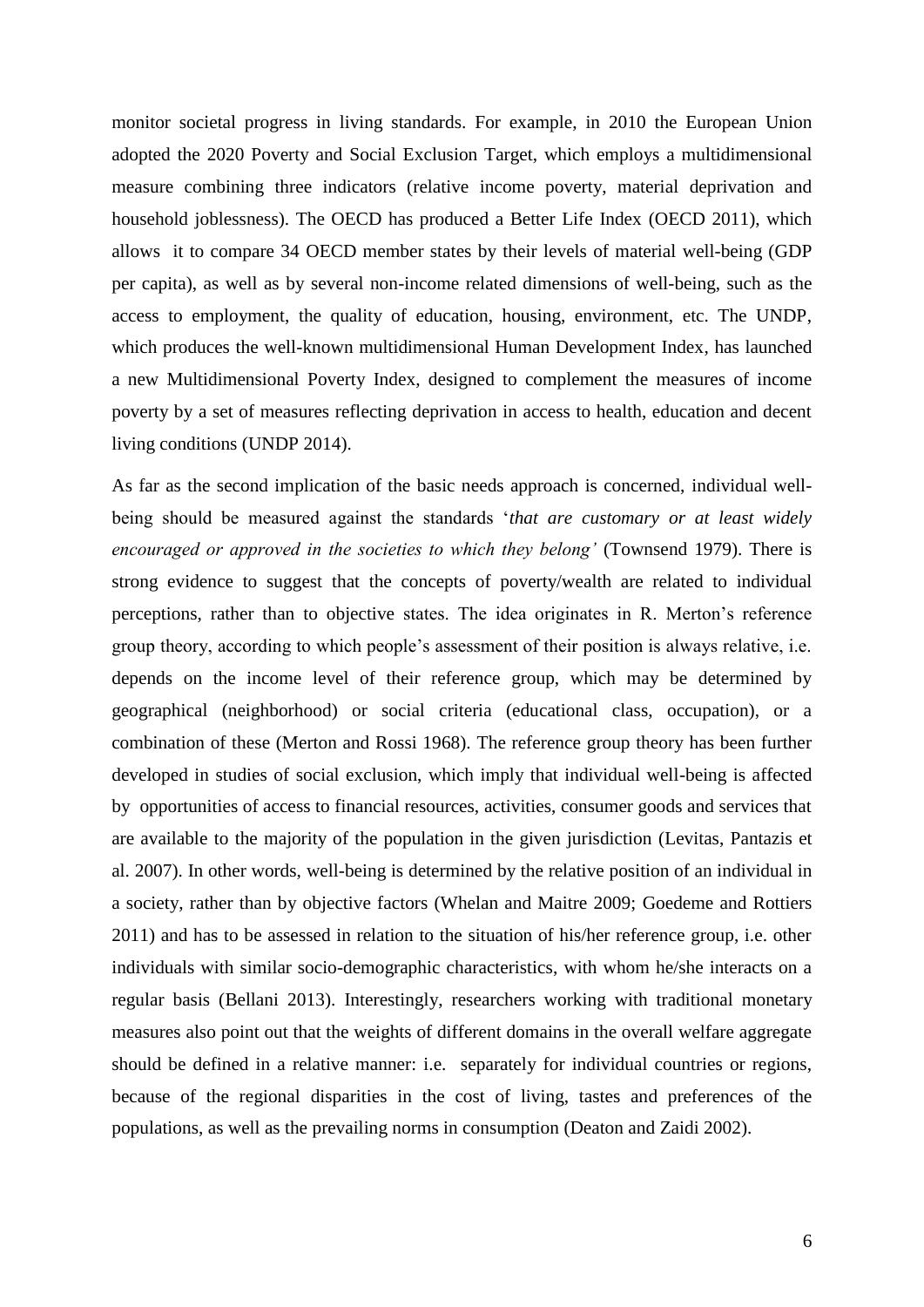The reference group theory has some important implications for the ongoing debate about the importance of objective and subjective measures of well-being. The former represent social facts independent of personal evaluations (e.g. level of income, number of durables, quality of housing, etc.), while the latter are measures of individual perceptions and evaluations of living conditions (e.g. a self-assessed ability to make ends meet, satisfaction with one's life, etc.). Since, as shown above, objective properties are experienced trough subjective assessment of individuals, both classes of indicators serve their purpose only if used in combination [\(Pantisano, Craglia et al. 2014\)](#page-29-11).

Apart from the conceptual considerations, there are some methodological issues connected with the way income data are collected in household surveys. The measurement of income in surveys is often associated with various statistical problems. These include income underreporting, when some households participating in the survey do not report all incomes; an item non-response, when some households do not report income at all; and a unit nonresponse, when some households do not participate in surveys even when selected in the survey sample. These three phenomena can, potentially, seriously affect the estimation of household income, especially at the upper end of income distribution. While there is no obvious solution for the third type of bias (unit non-response), using income in combination with additional material well-being indicators can help to control the first two problems (income underreporting and item non-response) and to increase the reliability of the wellbeing analysis.

This is especially important in the context of developing and post-socialist economies with a large non-observed economy [\(Deaton 1997;](#page-28-0) [Deaton and Zaidi 2002\)](#page-28-10). The research on Russia, in particular, often has to deal with income underreporting and volatility [\(Ovcharova and](#page-29-12)  [Tesliuk 2006;](#page-29-12) [Gorodnichenko, Sabirianova Peter et al. 2010;](#page-28-13) [Gimpelson and Kapeliushnikov](#page-28-14)  [2011;](#page-28-14) [Popova 2013\)](#page-29-13). According to the national statistics agency (Rosstat), throughout the 2000s earnings hidden from statistical observation, i.e. unreported earnings, made up about 30-40% of official (declared) earnings, ranging from less than 15% in the bottom income decile to over 50% in the top income decile [\(UNDP 2011\)](#page-29-14). These unreported earnings are imputed and included as an element of total population income in macro-statistics<sup>2</sup>. In fact Rosstat's Household Budget Survey, which serves as a source for official estimates of inequality and poverty, has not collected any data on incomes since 1997, because they are considered a priori unreliable.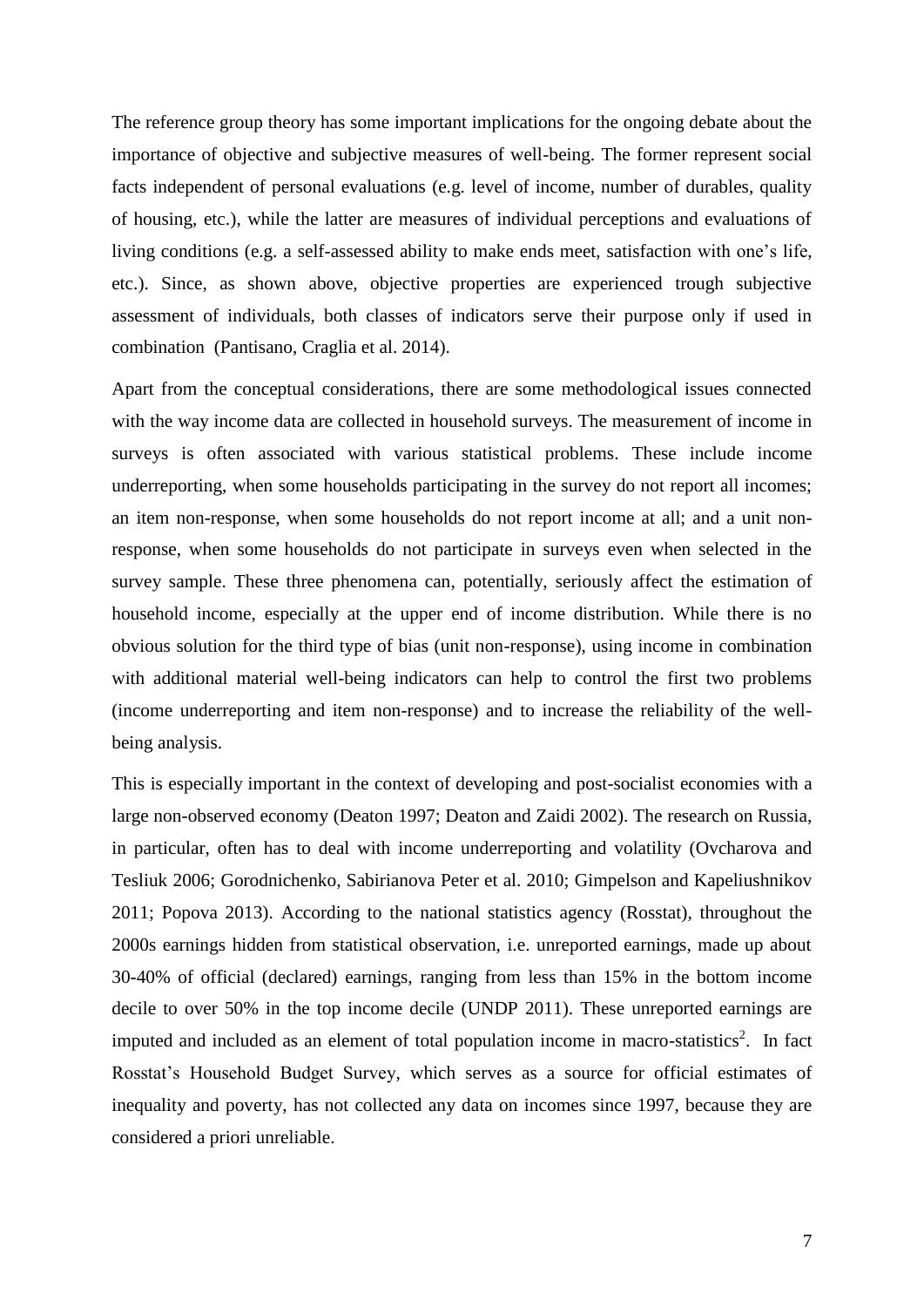A few studies which applied a multidimensional approach to poverty in Russia have shown results that are similar to those obtained in studies for OECD and EU countries – namely, the small overlap between income poverty, deprivation poverty and subjective poverty (Ovcharova [and Popova 2005;](#page-28-15) [UNICEF 2011\)](#page-29-15). Hence, a multidimensional approach to measuring household material well-being is likely to provide a more comprehensive and reliable assessment of living standards in Russia than unidimensional measures, such as income. The reference group theory, which holds that resources of households should be assessed in relation to households with similar socio-demographic characteristics, provides another important input in the Russian context, where income disparities and disparities in the cost of living are particularly high.

#### **Data**

This paper uses data from the Gender and Generation Survey (GGS) for Russia for 2007. GGS is a multi-topic survey primarily focused on demographic behaviour, but it also contains an extended set of variables on material well-being, which so far have not been available in any other survey conducted in Russia. Overall, we were able to draw 25 well-being indicators: this makes GGS a unique source of data for this kind of study. The survey satisfies international standards in terms of sampling and quality of data collection. It is based on a three-stage probability sample drawn from the population of dwellings<sup>3</sup>. In each dwelling one household was selected for an interview and within each household interviews were conducted with one randomly selected individual aged 21-82 years. Therefore, the GGS sample is suitable for analysis at both household and individual levels. In addition, a part of the GGS sample is compatible with the sample of Russian Longitudinal Monitoring Survey (RLMS-HSE) 4 . This enables us to draw additional information from RLMS-HSE, in order to construct some of the well-being indicators which are missing in GGS. The analysis in this paper is based on the  $2007^5$  cross-sectional sample of 11,117 households/individuals.

#### **Methodology of constructing a material well-being index**

The procedure for constructing the index includes the following steps:

(1) on the basis of the contextual analysis of GGS data the indicators of material well-being are selected;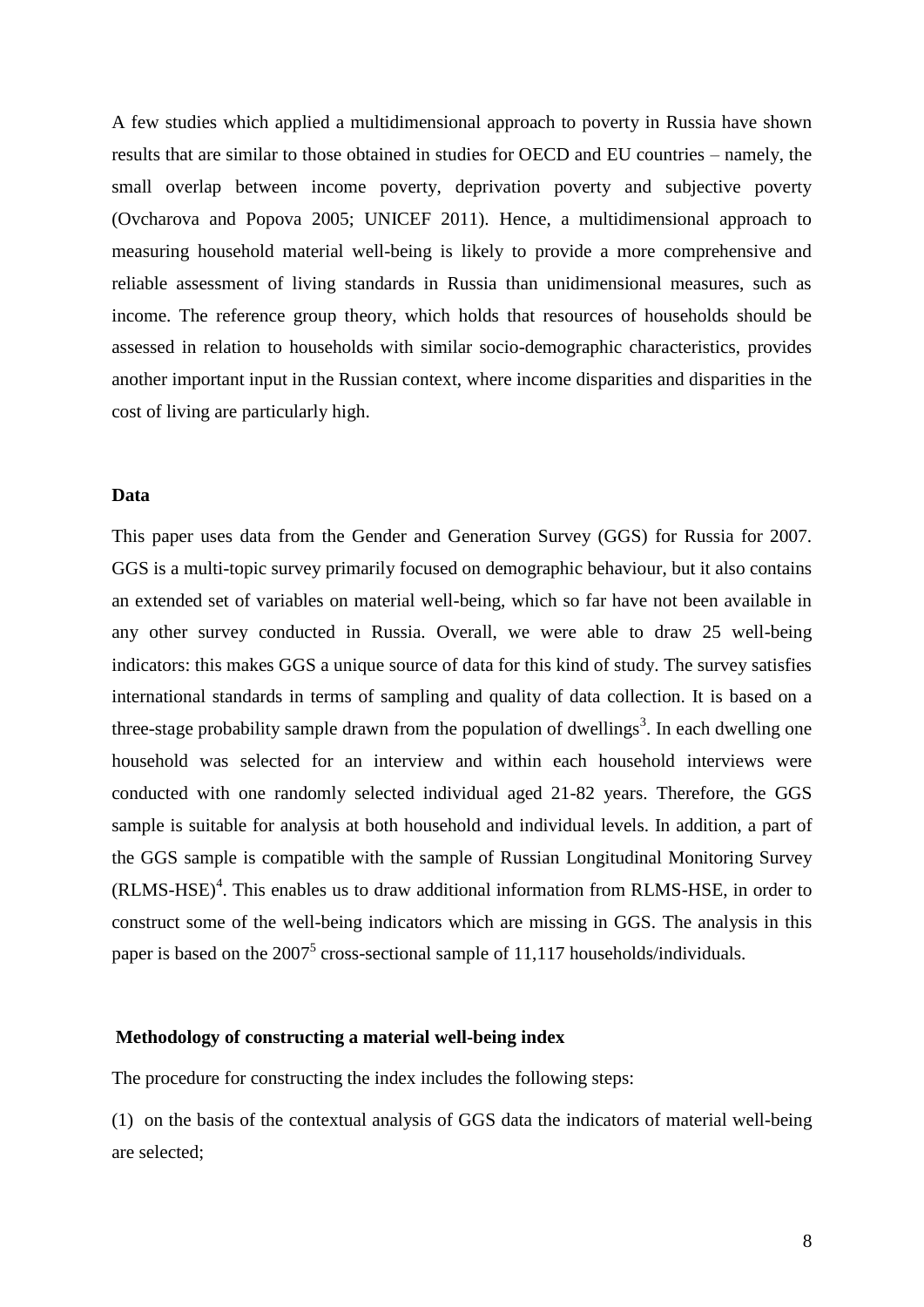(2) the indicators are combined to form separate domains of material well-being, and for each domain a separate index is calculated;

(3) the domain indices are combined to form an overall material well-being index.

We identified five domains, each reflecting a particular aspect of material well-being: income security, basic needs, durables, housing and subjective material well-being. Our choice of the type and number of well-being domains was driven by both the statistical structure of the dataset and conceptual considerations. It is generally agreed that monetary measures, such as disposable income and expenditures, even if they could be measured with perfect accuracy, are limited in their scope, but are nevertheless a central component of any assessment of living standards [\(OECD 2011;](#page-28-1) [Land, Michalos et al. 2012;](#page-28-16) [UNDP 2014\)](#page-29-3). Indicators of deprivations/basic needs are used to capture current consumption capacities of the household, incorporating a subjective evaluation as to whether they are doing without a particular item due to inability to afford [\(Nolan and Whelan 1996\)](#page-28-11). Long-lived assets such as housing and consumer durables which require large and relatively rare expenditure are considered as a good proxy for living standards of the household in the long run [\(Deaton 1997\)](#page-28-0). Subjective estimates of their own material well-being by the respondents can be a useful complement to more objective data as they can affect household behaviour [\(OECD 2013\)](#page-28-17). Thus, our overall material well-being index combines monetary and non-monetary, objective and subjective, short-term and long-term well-being indicators, which altogether are expected to increase the reliability of the overall measure.<sup>6</sup>

Given the conceptually different nature of our domains, it is important to avoid an overlap of indicators across the domains. For example, the presence of arrears (in paying rent and utility bills) and savings may be used as indicators within the domains of either income security or basic needs. We opted for using them in the income domain, although the other option can also be justified<sup>7</sup>. This approach allows us to avoid the need to define causal links between different dimensions of material well-being (e.g. between income and housing) and enables us to make reasonable decisions about the weight of different domains within the composite index.

Each domain index consists of a number of indicators that should comprehensively capture relevant dimensions of material well-being within the constraints of data availability, i.e. satisfy the following criteria:

to be domain specific, i.e. to be direct indicators of that aspect of material well-being;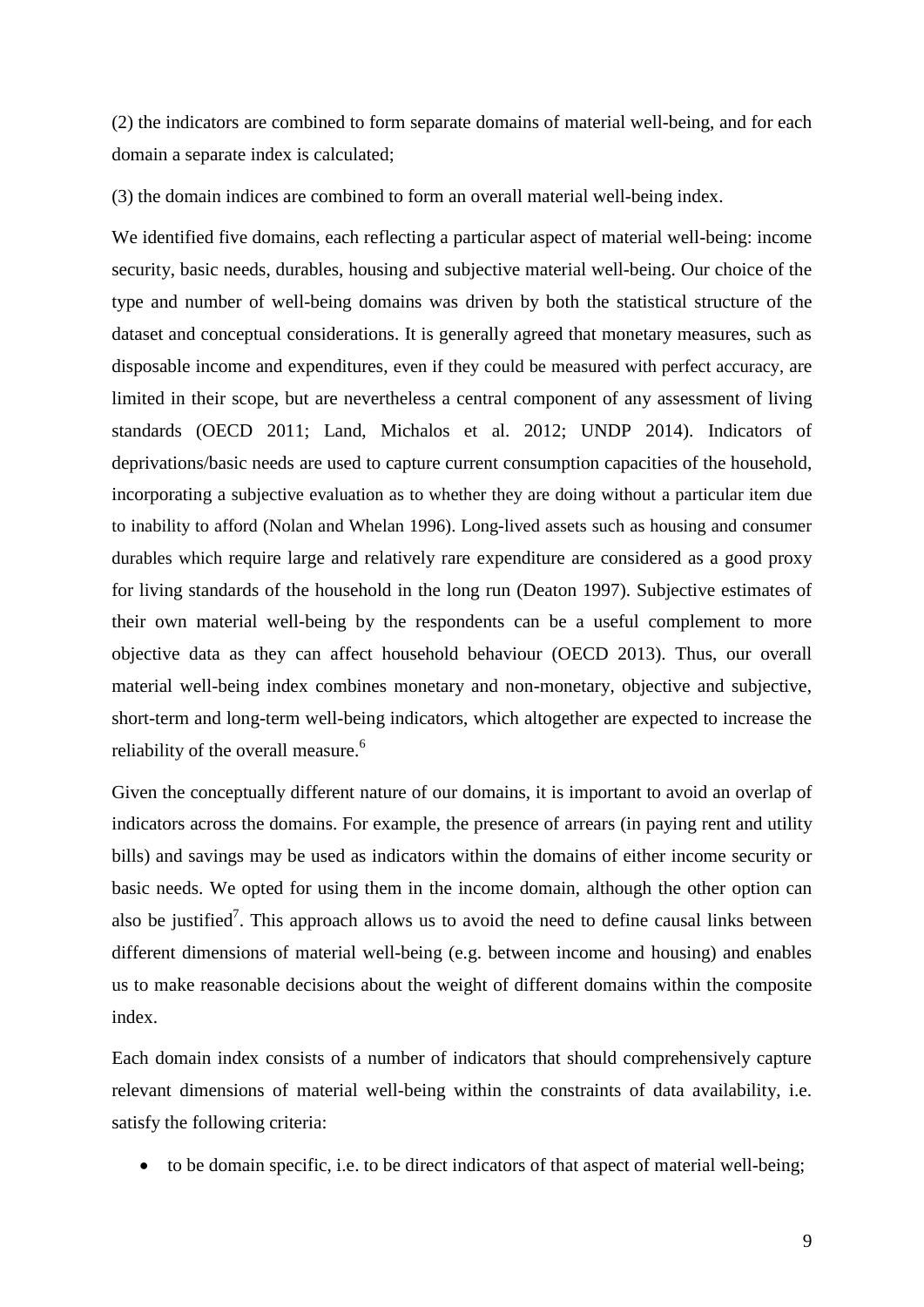- to reflect aspects of material well-being that are observed in all sample units, rather than some specific group of the population;
- to be defined for the whole sample.

The income security domain is represented by a single indicator – per capita income – which is adjusted using two additional income security indicators to make it more robust. Other material well-being dimensions are measured by composite indices comprising a number of indicators, reflecting whether or not the household has or can afford certain items/activities (seven in basic needs, ten in durables, five in housing and two in subjective well-being). The procedure for aggregating indicators into a domain index includes the following steps:

Step 1: to define whether an item is available or not;

Step 2: to define the weight of each item;

Step 3: to sum up all the items that are available to the household.

A domain index is calculated using the formula below:

$$
I_{w} = \frac{\sum a_{i} x_{i}}{\sum a_{i}} \times 100
$$
 [1]

where *х* is an item (1 if available; 0 if not available); *а* is the weight of an item; *i* is the number of items included in the index. The reliability of a domain is tested using the Cronbach coefficient Alpha [\(Cronbach 1951\)](#page-28-18), which shows how well a set of items measures a certain latent concept. The generally accepted reliability thresholds vary by discipline, but typically lie within the range of  $0.6 - 0.8$ , with an average value of 0.7 [\(OECD 2008\)](#page-28-19). A final domain index is a continuous distribution of scores from 0 to 100, with those lacking all items scoring 0, and those having all items not owned by anybody else potentially scoring 100.

In order to put domains on the same metric numerical scores are transformed into ranks. This method is not affected by outliers and allows comparing the performance of individuals across various well-being domains in relative terms [\(OECD 2008\)](#page-28-19). These untransformed ranks were standardized by dividing each rank by the maximum rank of the domain and multiplying this by 100.

The aggregation of variables within the composite index can be performed by giving all variables the same weight, assuming that all variables make the same contribution to the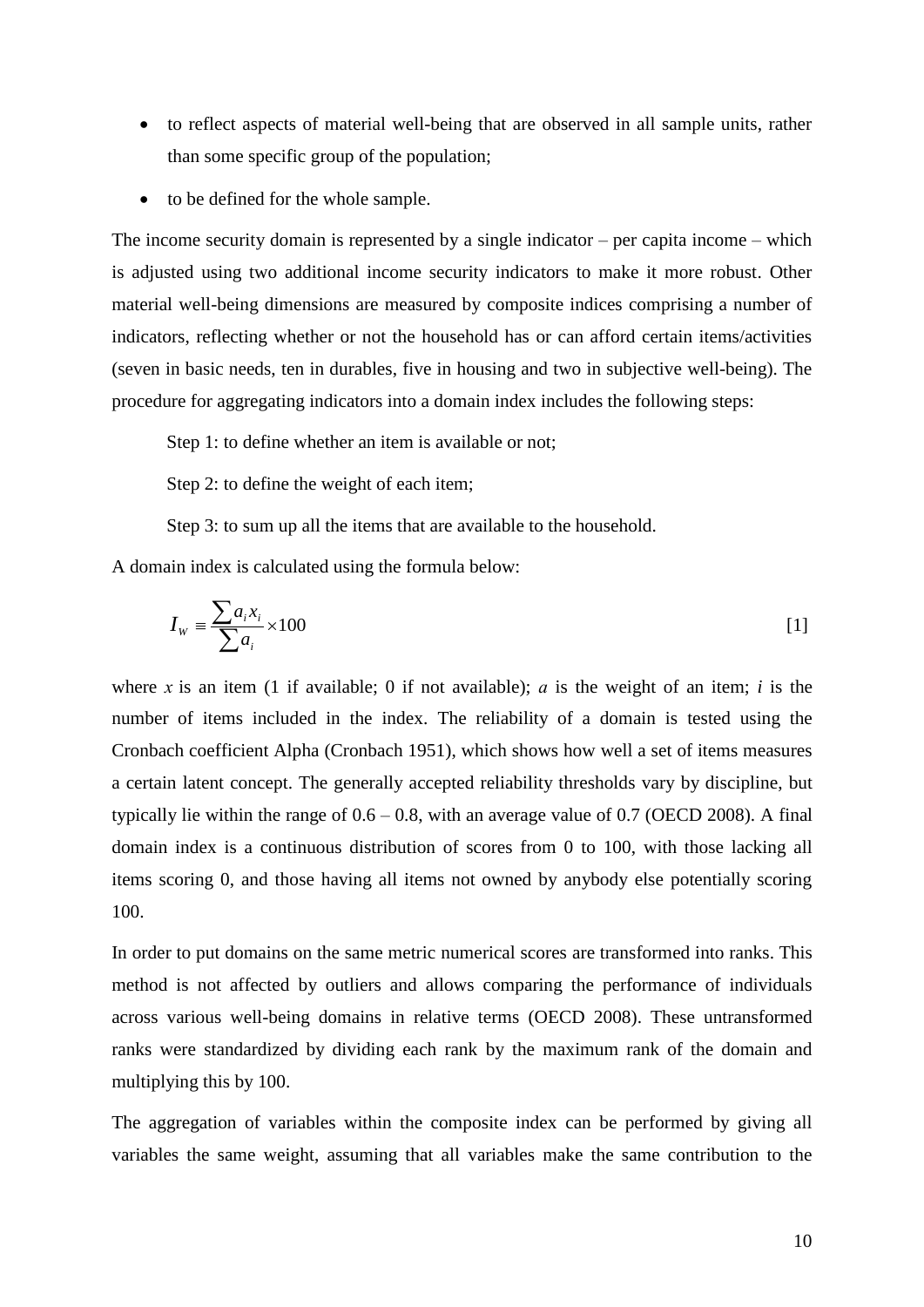composite index. This is a fairly common practice which could disguise the absence of an empirical basis or a theoretical model [\(OECD 2008\)](#page-28-19). The other approach is to use weights which reflect the relative importance of each variable for the composite index [\(Willitts 2006\)](#page-29-16). The weights can be chosen arbitrarily, determined by policy priorities or theoretical factors or derived empirically [\(Hallerod 1994\)](#page-28-20).

We wanted to avoid making any value judgements regarding the relative importance of various aspects of well-being by relying on an empirical approach. In order to combine various indicators within the separate domains indices we applied the prevalence weighting approach, whereby the presence of each item is weighted by *the proportion of households that cannot afford that item<sup>8</sup> .* This approach enables us to take into account the cost of items as well as individual preferences: those items owned most widely are likely to be the most affordable and thus will have a lower weight than those items that are affordable to fewer households [\(Decancq and Lugo 2013\)](#page-28-21). Following the reference group theory, the weights were additionally adjusted by taking into account differences in needs and preferences between various population subgroups. To a certain degree, this procedure is analogous to the adjustment of household income using an equivalence scale or regional/temporal price indices, in order to eliminate differences in the cost of living. The weights were adjusted using the combination of two criteria – the geographical area (the large regional centres, other cities, urban settlements and rural settlements) and household composition (households of working age people with children under 18 years; households of working age people without children; and households of pensioners without children). Accordingly, the weight for each item had twelve values. Other combinations were tested but those chosen here appeared to be optimal in terms of the group size<sup>9</sup>. In addition, they provided the highest variability in terms of values of the weight variable (i.e. the proportion of people who could not afford certain items), which guaranteed higher variability in the domain scores. This is desirable because later on numerical scores within separate domains are transformed into ranks, before they are combined in an overall well-being index. Hence, a higher variability of the weights helps to achieve a higher number of unique ranks in the composite indices. The  $\chi$ 2 test was applied to confirm that the differences between the selected subgroups were statistically significant. Overall, the higher the average proportion of households deprived of an item in the reference group, the more the ability to afford it contributes to the domain index $10$ .

In order to combine the separate domain indices in the overall well-being index, we relied on Factor analysis (using the Maximum Likelihood method) to derive weights for their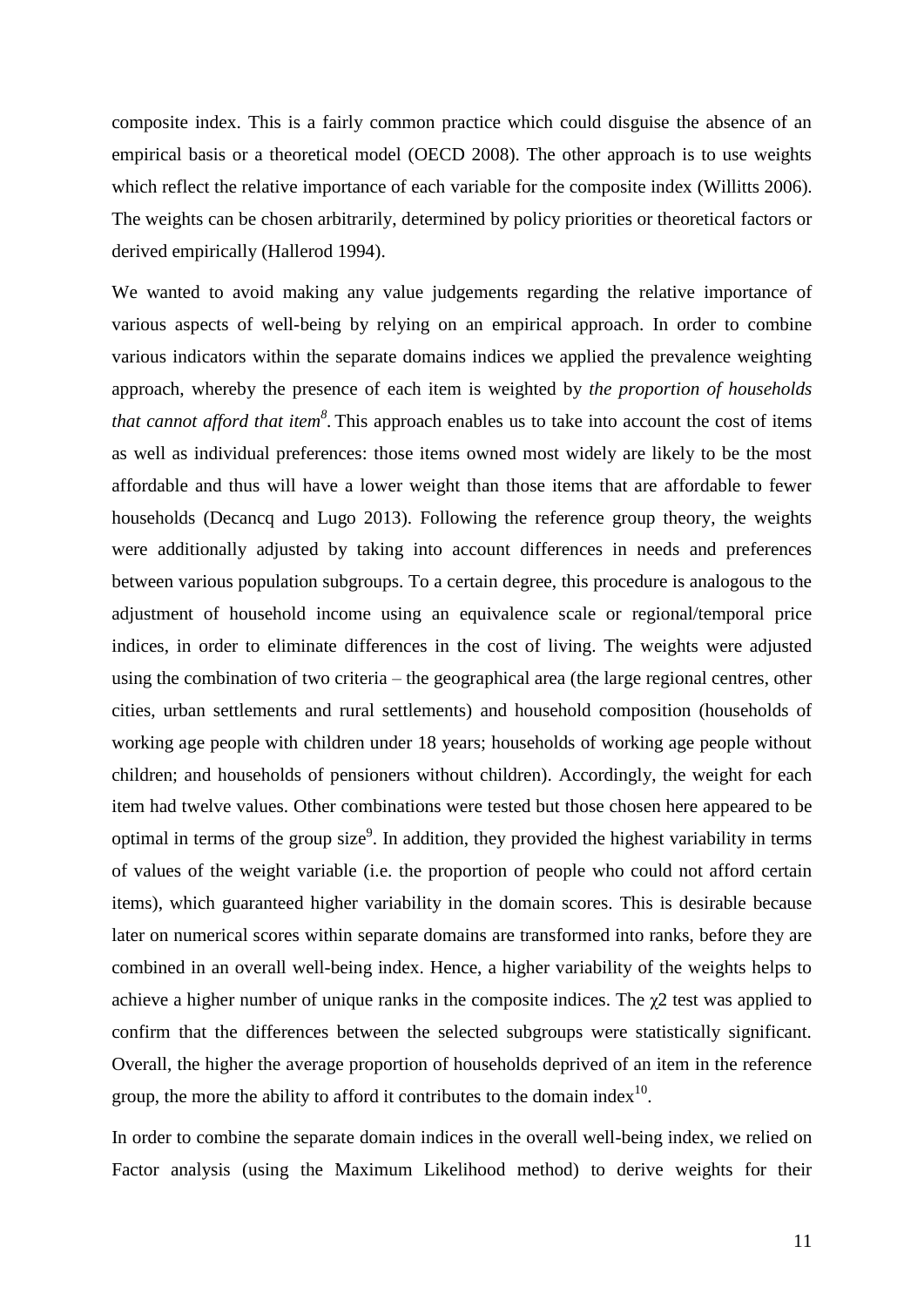combination. This method was chosen to reflect the statistical quality of the data, as it allowed us to assign higher weights to more statistically reliable domains of well-being [\(Jacobs, Smith et al. 2004\)](#page-28-22). It gave us control over the degree of compensability in the composite index, whereby low scores in some domains can be compensated by high scores in other domains [\(Nardo, Saisana et al. 2005\)](#page-28-23). By assigning lower weights to less reliable domain indices we achieved some degree of non-compensability for a deficit in more reliable domains, and vice versa. The advantage is that the reliability of the overall well-being index is improved by giving more weight to more reliable domains.

The domain indices and overall material well-being indices are validated by exploring their relationships to key socio-economic attributes, which were previously shown to be strongly associated with individual material well-being, i.e. occupational class [\(Breen 2005;](#page-28-24) [Grusky](#page-28-25)  [and Weeden 2008\)](#page-28-25), family composition [\(Rig and Sefton 2006\)](#page-29-17) and life satisfaction [\(Schokkaert 2007\)](#page-29-18).

#### **Results**

A step-by-step procedure for the construction of the summary index of material well-being is given below. All tables and figures are based on GGS-2007 unless indicated otherwise.

#### *Income*

GGS contains a relatively detailed battery of questions about all types of personal income of the respondent and his/her partner/spouse for the last 12 months (including income from employment and self-employment, pensions, scholarships and social benefits, alimonies and child maintenance from previous partners). In addition, the respondents were asked to indicate either the annual household income from all sources or the average monthly income from all sources for the past 12 months. Thus if the respondents did not report the total household income or if the total household income was below the sum of the components, including the personal income of the respondent and his/her partner and cash transfers received from other people (8.5% of all households), the final income indicator was adjusted using these data. Per capita incomes that were lower than 1/10 of median per capita incomes in the household's region and area (capital city/other urban/rural) were substituted by this value (1% of observations). For households that did not provide any information about their incomes  $(2.8%)$  they were predicted using a linear regression model<sup>11</sup>. Finally, our income indicator was adjusted for the inter-regional disparity in the cost of living using the ratio of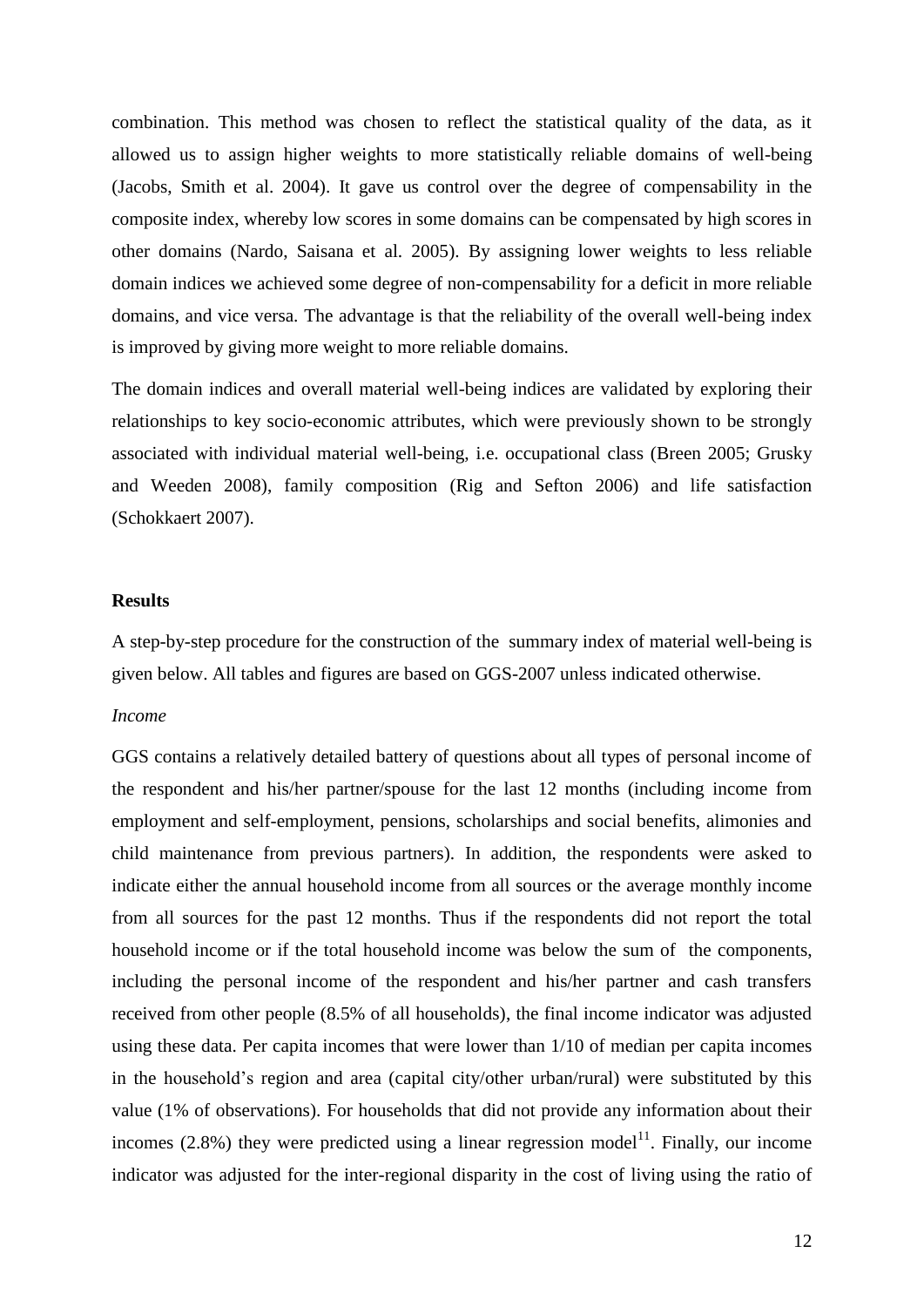the federal and regional minimum consumer baskets in the second quarter of  $2007<sup>12</sup>$ . Our final income indicator is measured in per capita terms<sup>13</sup>.

| Decile groups by per capita income: | arrears in paying rent<br>and utility bills | savings |
|-------------------------------------|---------------------------------------------|---------|
| 1 (with the lowest income)          | 0.46                                        | 1.01    |
|                                     | 0.91                                        | 1.03    |
| 3                                   | 0.94                                        | 1.04    |
| 4                                   | 0.98                                        | 1.04    |
| 5                                   | 0.93                                        | 1.03    |
| 6                                   | 0.97                                        | 1.04    |
|                                     | 0.97                                        | 1.05    |
| 8                                   | 0.95                                        | 1.05    |
| 9                                   | 0.98                                        | 1.05    |
| 10 (with the highest income)        | 0.99                                        | 1.07    |
| On average                          | 0.91                                        | 1.04    |

**Table 1 – The adjustment coefficients for per capita income** 

Since per capita income is the only indicator in the income domain, we attempted to improve the robustness of the domain and the ranking within the domain by using some additional indicators of income security<sup>14</sup>. The first one was derived from the question *'Has your household been in arrears at any time during the past 12 months, that is, unable to pay as scheduled any of the following…'*. 16.4% of all households indicated that they were unable to pay rent or utility bills. We did not take into account mortgage arrears because those were reported by a very small number of households in the GGS-2007 sample. Our assumption is that the inability to pay rent/utility bills implies an acute shortage of cash income, hence, other conditions being equal, households that were in arrears are worse-off than those that did not report any arrears. The second indicator is based on the question *'Considering your household's income as well as expenses: is there normally some money left that you could save?'*. 31.7% of all households reported that they were able to save money. Other conditions being equal, we assume that households that can make savings are better off than those that cannot. 2.4% of households reported that they were able to make savings and were in arrears at the same time. Based on the above-mentioned assumptions we have computed the *adjustment coefficients* for household income equal to (1) the ratio of rent and utility bills debt and total household income, and (2) the ratio of savings and total household income. Since there were no data on the amounts of debts/savings in GGS, we have calculated these ratios for each income decile using RLMS-HSE data for the same year (**Table 1**). If the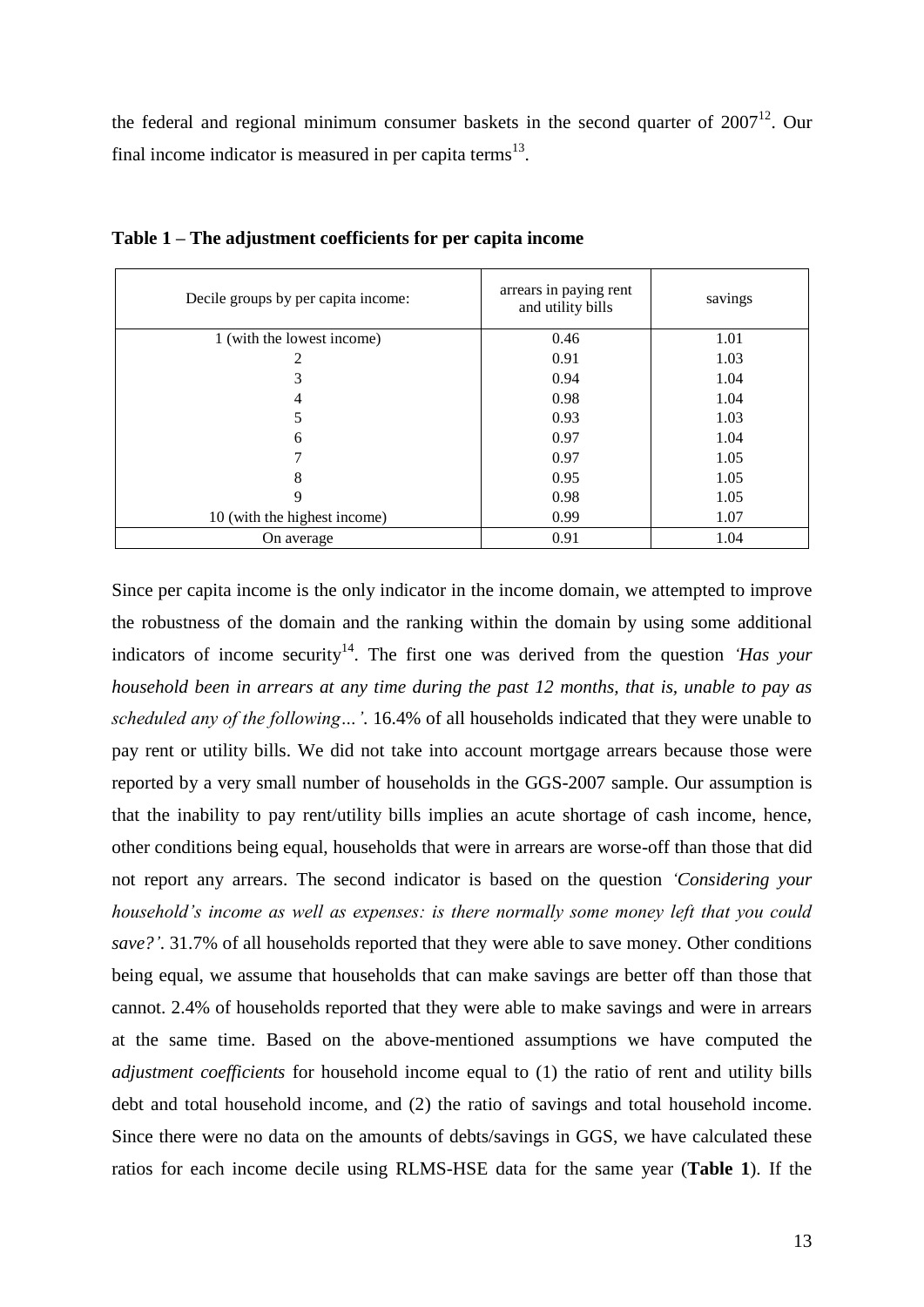household reported debts or savings, its income was multiplied by the adjustment coefficients for a respective income decile. Although the differences between the deciles are rather small (apart from the bottom decile), this procedure still affects the ranking of households and this is important because later on numerical scores within separate domains are transformed into ranks, before they are combined in an overall well-being index.

#### *Basic needs*

GGS collects information on whether the household can or cannot afford eight items listed in **Table 2**. The wording of the question enables us to distinguish between the enforced lack of an item ('cannot afford') and the lack of an item due to choice ('do not have for other reasons'). The separate items were combined into the domain index using **Formula 1,** with the weights accounting for the relative variation in needs across twelve population subgroups (**Annex, Table 1**). The weights denominator is the number of households that cannot afford an item. For instance, the proportion of households that cannot afford to buy new clothes amounts to 8.1% on average across the sample. However, among the families of working age people without children living in regional centres, this share reaches almost 44%, while among households of pensioners it is just 6.8%. This reflects the difference in both resources and consumer preferences of these groups, and will be accounted for in the summary measure by our weighting scheme.

The set of indicators for the basic needs domain is internally consistent (overall Cronbach's alpha is above 0.800). However, it appears that after the exclusion of one item ('keeping home adequately warm') the Cronbach's alpha for the overall measure increases from 0.809 to 0.814. This happens because this item is available to the majority of the population and its inclusion does not add any additional variance to the summary measure. Also, the item-total correlation coefficient for this item is substantially lower as compared to other items (it is 0.295 while for the rest of items it is always above 0.500). This item does not correlate very well with the overall scale, thus, it may be dropped. Ultimately, the domain index comprises seven items, with weights varying across the population subgroups. The index values range from 0 to 100.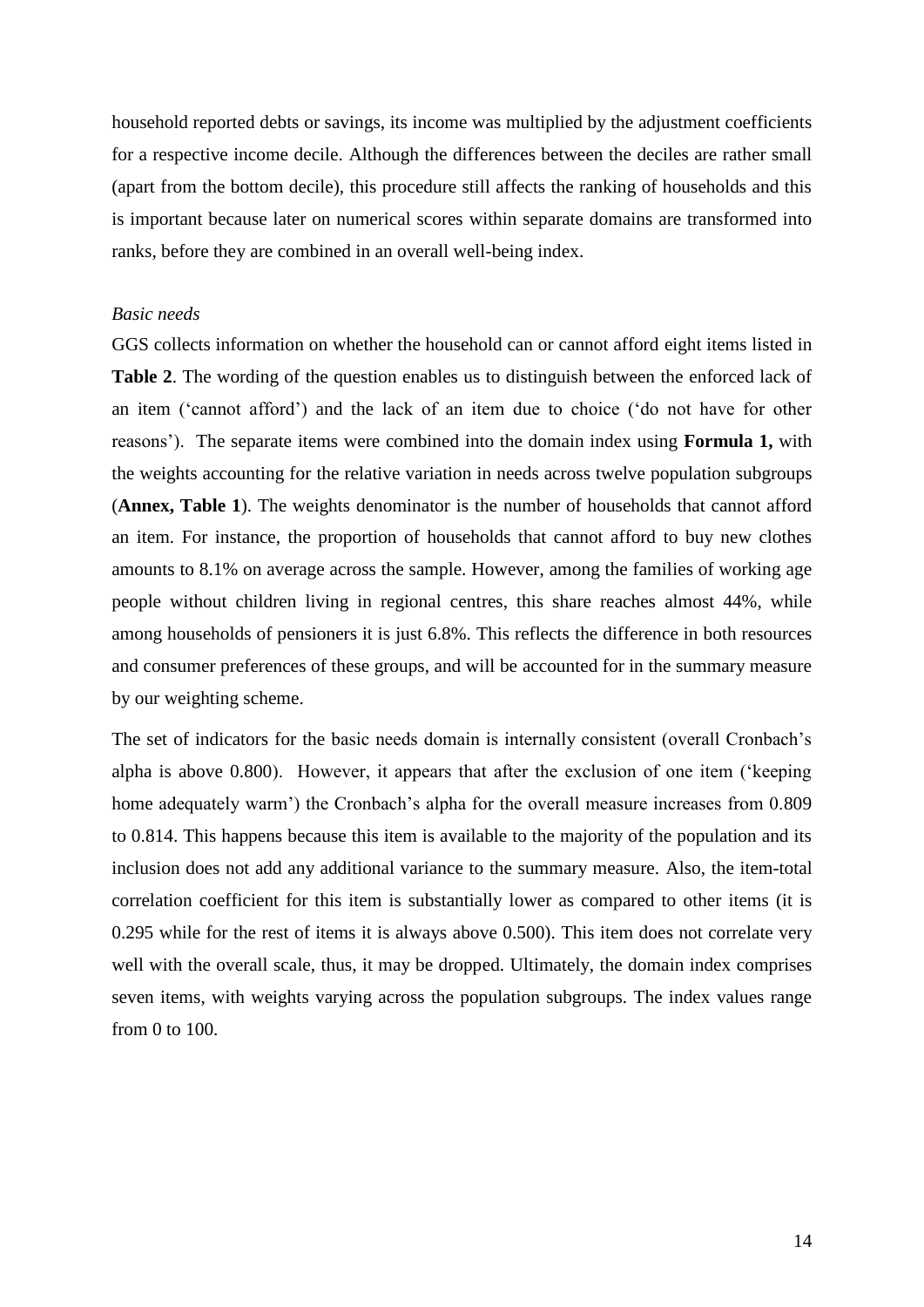|                                                                                   | Proportions of households<br>that: |                  | Reliability analysis                          |                                           |  |
|-----------------------------------------------------------------------------------|------------------------------------|------------------|-----------------------------------------------|-------------------------------------------|--|
|                                                                                   | can afford                         | cannot<br>afford | corrected<br><i>item-total</i><br>correlation | Cronbach's<br>Alpha if<br>item<br>deleted |  |
| keeping home adequately warm                                                      | 87.6%                              | 12.2%            | 0.295                                         | 0.814                                     |  |
| buying new, rather than second-hand clothes                                       | 81.6%                              | 18.1%            | 0.523                                         | 0.788                                     |  |
| eating meat, chicken or fish every second day                                     | 75.5%                              | 24.4%            | 0.509                                         | 0.789                                     |  |
| paying for health care services, except for an expensive<br>surgery, if necessary | 57.3%                              | 42.5%            | 0.533                                         | 0.786                                     |  |
| having friends or family for a drink or meal at least once<br>a month             | 48.7%                              | 51.2%            | 0.597                                         | 0.776                                     |  |
| replacing any worn-out furniture                                                  | 44.1%                              | 55.7%            | 0.621                                         | 0.771                                     |  |
| paying for education of household members if necessary                            | 35.3%                              | 63.9%            | 0.551                                         | 0.783                                     |  |
| paying for a week's annual holiday away from home                                 | 28.7%                              | 71.0%            | 0.535                                         | 0.785                                     |  |
| Overall Cronbach's Alpha                                                          |                                    |                  |                                               | 0.809                                     |  |

**Table 2 - Indicators and reliability analysis of the basic needs domain**

#### *Durables*

The domain seeks to measure household assets in the long term by analysing the availability of durables, a car and a second home. GGS collects the data on possession<sup>15</sup> of eleven items and the wording of the question allows us to distinguish between families that do not possess items due to lack of money or due to their preferences (**Table 3**). The separate items were combined into the domain index using **Formula 1**, taking into account the variation in weights of items across 12 groups of households (**Annex, Table 1**).

The overall Cronbach's alpha of 0.693 allows us to conclude that the scale is reliable. However, the exclusion of one item ('dishwasher') increases the reliability of scale (Cronbach's alpha rises to 0.697). This item also appears to be poorly correlated with the rest; the item-total correlation is twice as low as for any other item. This does not mean that the presence of a dishwasher is not important in terms of material well-being, but given that only 1.2% of households reported having a dishwasher and 69.3% of households do not have it 'for other reasons', its exclusion from the scale appears to be reasonable. It is noteworthy, although a similarly high percentage of households do not have a second car for other reasons rather than the lack of money, the removal of this item would reduce the reliability of the scale. Thus, the final domain index comprises ten items. The index scores range from 0 to 100.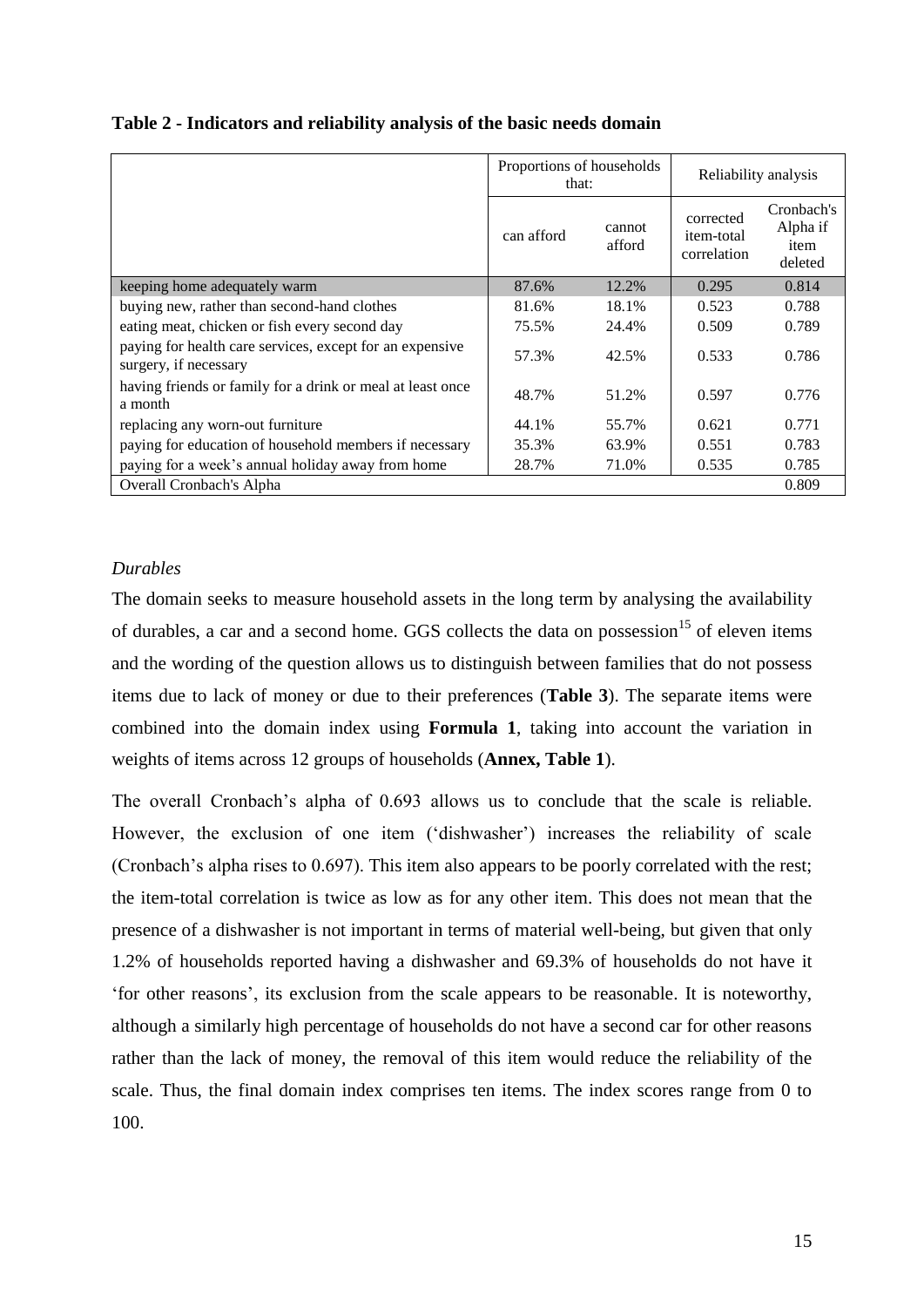|                                                     |       | Proportions of households that:                  | Reliability analysis                   |                                        |                                           |
|-----------------------------------------------------|-------|--------------------------------------------------|----------------------------------------|----------------------------------------|-------------------------------------------|
|                                                     | have  | would<br>like to<br>have but<br>cannot<br>afford | do not<br>have for<br>other<br>reasons | corrected<br>item-total<br>correlation | Cronbach's<br>Alpha if<br>item<br>deleted |
| a colour TV                                         | 96.6% | 2.3%                                             | 1.1%                                   | 0.250                                  | 0.687                                     |
| a washing machine                                   | 85.4% | 9.7%                                             | 4.8%                                   | 0.311                                  | 0.677                                     |
| a telephone (landline or mobile)                    | 85.2% | 8.4%                                             | 6.3%                                   | 0.384                                  | 0.665                                     |
| a video recorder or DVD player                      | 66.2% | 13.3%                                            | 20.5%                                  | 0.493                                  | 0.642                                     |
| a microwave                                         | 39.2% | 30.9%                                            | 29.9%                                  | 0.487                                  | 0.643                                     |
| a car or a van available for private use            | 33.4% | 31.9%                                            | 34.7%                                  | 0.441                                  | 0.653                                     |
| a home computer, laptop                             | 33.1% | 30.5%                                            | 36.4%                                  | 0.462                                  | 0.649                                     |
| a second home (e.g. a summer cottage)               | 16.3% | 31.7%                                            | 52.0%                                  | 0.237                                  | 0.689                                     |
| a second home (e.g. house, flat, winter<br>cottage) | 7.8%  | 42.9%                                            | 49.3%                                  | 0.216                                  | 0.689                                     |
| a second car                                        | 4.5%  | 29.8%                                            | 65.7%                                  | 0.263                                  | 0.685                                     |
| a dishwasher                                        | 1.2%  | 29.6%                                            | 69.3%                                  | 0.120                                  | 0.697                                     |
| Cronbach's Alpha                                    |       |                                                  |                                        |                                        | 0.693                                     |

**Table 3 - Indicators and reliability analysis of the durables domain**

#### *Housing*

The approach to measuring well-being in terms of housing is not different from that applied to basic needs and durables (see **Formula 1**), except for the fact that indicators do not come as a battery of questions. There is more than one potential approach to the measurement of housing material well-being, and many possible indicators. One approach might be to focus on ownership and accessibility of housing, while another might be to identify poor quality and overcrowded housing. We attempted to combine these two approaches in one summary measure of housing. Below we describe the indicators (**Table 5**). The weights of indicators are presented in **Annex, Table 1**.

We start with an indicator of *home ownership*. The specificity of the Russian housing market is that the majority of families are either homeowners or tenants renting their accommodation from the state or municipality, and thus paying lower rents, and only a minor part of the population rents accommodation from private firms or persons, paying the market rent<sup>16</sup>. According to GGS, 64.6% of all households in the sample are homeowners. Another 30.4% of households live in state/municipal accommodation, paying low rents, or in rent-free accommodation provided for them by relatives; hence the level of housing-related expenses does not differ much from that of homeowners. Only 5% of households reported renting private accommodation and paying the market rent. Other conditions being equal, it is reasonable to assume that homeowners are better off than tenants, thus our first indicator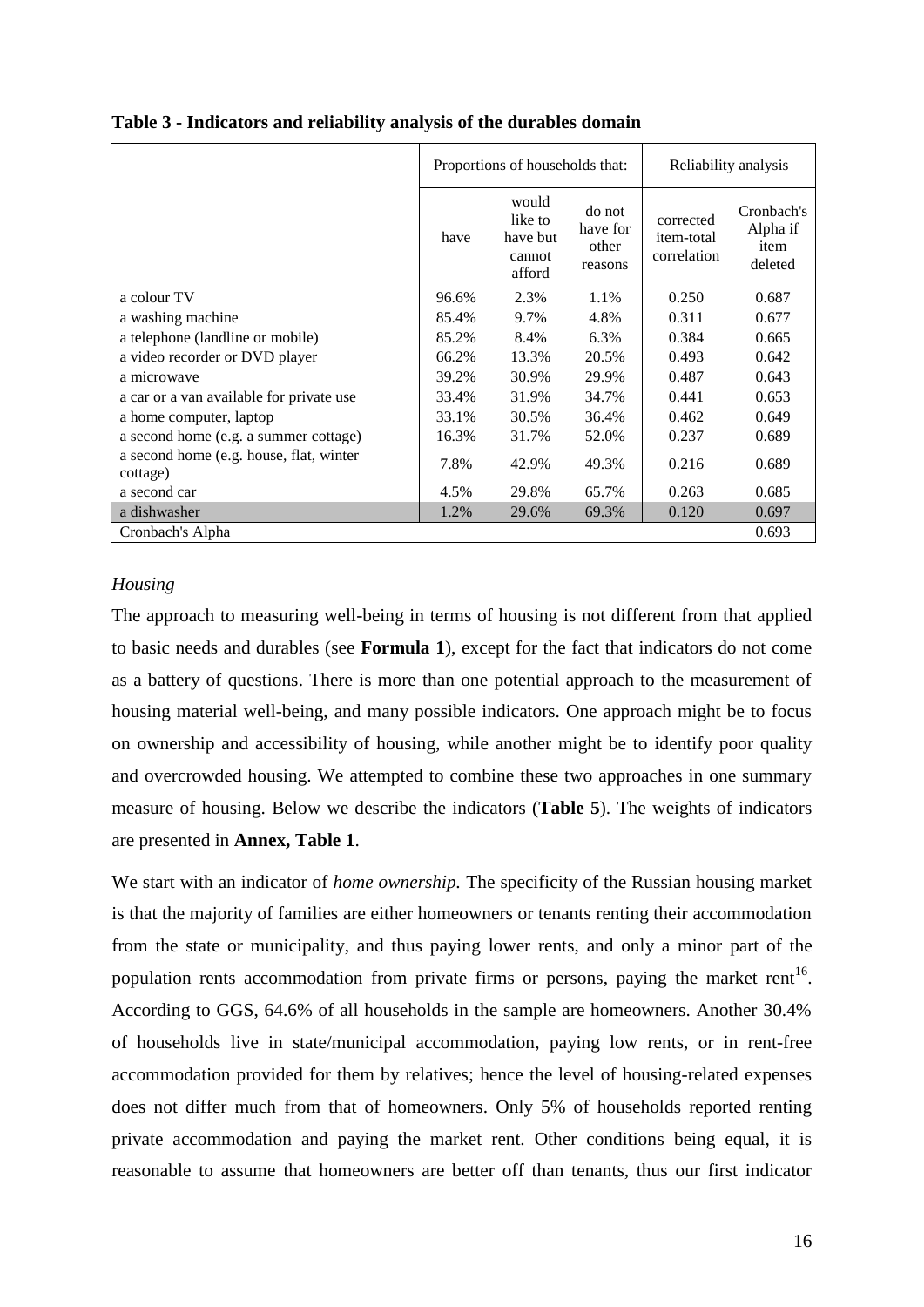equals 1 for homeowners and 0 for all others<sup>17</sup>. The indicator is weighted by the proportion of households renting housing on the market, varying across twelve population subgroups. Since this proportion on average is small (5%), the average weight of this indicator in the summary housing domain will be low, but it will be higher in regional centres where the housing market is more developed compared to other settlement types, and for families with children, who are more likely to be tenants, compared to pensioners. As far as pensioners are concerned, there are practically no cases of living in a rented home, so the weight of this indicator for this group of households will be 0.

The next indicator is the *availability of separate accommodation*, which equals 1 if a household lives in a separate house/flat and 0 if it does not. The indicator is weighted by the proportion of households that cannot afford separate accommodation. The situation where several nuclear families have to share the same flat or house is characteristic of 7.9% of households, but these proportions are much higher in cities and for households with children. Accordingly, the weight of this indicator for these groups of households will be higher than for rural and pensioners' households.

Now we turn to the characteristics of quality of housing, starting with the *availability of amenities*. GGS collects data on seven types of amenities. The lack of one or several items from the list was treated as a sign of poor quality of housing, hence low material well-being. Based on the results of reliability analysis, one of the items ('toilet without central plumbing') was excluded from the summary measure. The overall Cronbach's alpha for the 6-item index equals 0.900, which signifies very high internal consistency. No weights were applied as we considered that all amenities are equally important. The final indicator equals 1 if all the amenities are available, and 0 if at least one item is lacking. On average 40.8% of Russian households live in low quality dwellings. This indicator does not differ across demographic groups, but has a particularly high disparity across types of settlement: in regional centres the proportion of inadequate housing is below 20%, while in rural settlements it reaches over 80%. Accordingly, in urban areas where amenities are not a rare thing, this indicator will have a lower weight in the final domain index, while in rural areas where the housing in general is of worse quality it will have a higher weight.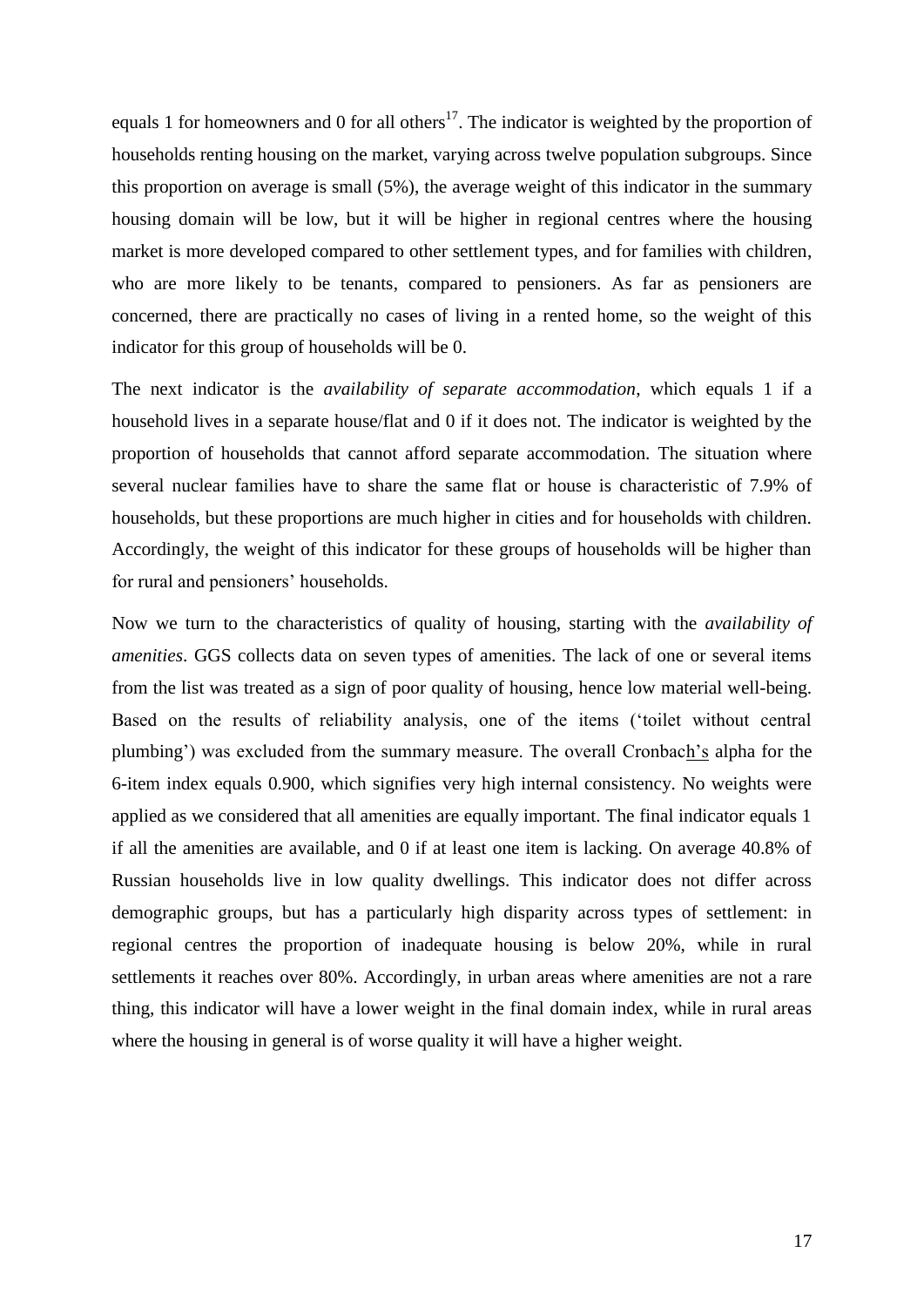|                               |       | Proportions of<br>households that: |                                               | Reliability analysis                   |
|-------------------------------|-------|------------------------------------|-----------------------------------------------|----------------------------------------|
|                               | Have  | do not<br>have                     | horrected<br><i>item-total</i><br>correlation | Cronbach's<br>Alpha if<br>item deleted |
| Central water supply          | 85.4% | 14.6%                              | 0.749                                         | 0.817                                  |
| Central heating or gas mains  | 85.0% | 15.0%                              | 0.750                                         | 0.817                                  |
| Metered gas or electric stove | 85.0% | 15.0%                              | 0.629                                         | 0.833                                  |
| Sewage system                 | 77.6% | 22.4%                              | 0.771                                         | 0.810                                  |
| Shower/bathroom               | 75.7% | 24.3%                              | 0.807                                         | 0.804                                  |
| Hot water supply              | 62.9% | 37.1%                              | 0.652                                         | 0.833                                  |
| Toilet w/t central plumbing   | 7.2%  | 92.8%                              | $-0.067$                                      | 0.900                                  |
| Cronbach's Alpha              |       |                                    |                                               | 0.855                                  |

**Table 4 – Indicators and reliability analysis of the indicator of availability of amenities**

Two other indicators of housing material well-being are related to living space. GGS collects information about *the size of living space*. Here the federal social standards of living space were used as a reference point as to what constitutes a minimum adequate living space for households of different sizes<sup>18</sup>. If the total living space in relation to the household size is equal or higher than the federal social standard, the indicator equals 1, if the living space is below the standard, the indicator equals 0.

Another indicator of living space was the *number of rooms in the dwelling* (excluding kitchens, bathrooms, toilets, rooms used solely for business, hallways and utility rooms). To compare households of different sizes and demographic composition we applied the following formula:

*Number of rooms per household of an equivalent size = number of rooms / (number of adults without partner\*1 + number of adults with partner\*0.5 + number of children below 18 years\*0.5)* [2]

In other words, the denominator contains the number of household members, adjusted using the equivalence scale, which was developed to account for the housing standards characteristic for Russia. These standards should be adjusted to national conditions if the methodology is to be replicated in a different country. According to this scale, the minimum number of rooms for a childless couple equals 1, for a couple with  $1$  child  $-1.5$ , for a couple with 2 children – 2, for two adults not related by partnership – 2, etc. The modal value  $(1)$ room per equivalent member) was taken as a threshold to create an indicator. The indicator equals 1 if the rooms' availability equals 1 or more, otherwise it equals 0. A low number of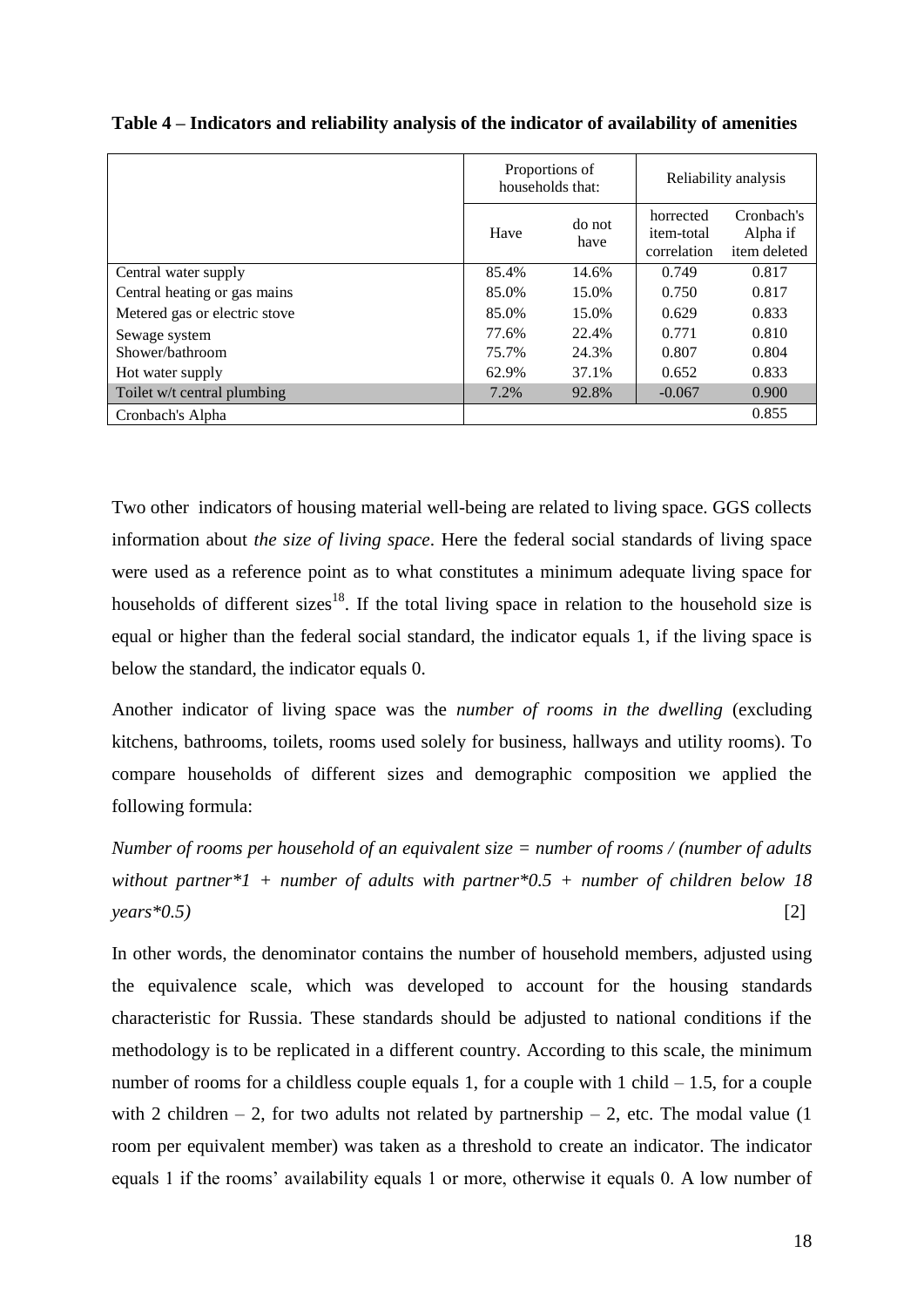rooms is characteristic of 22.9% of Russian households, but this average value hides a large disparity across the population subgroups. Pensioners' households are relatively well-off in terms of rooms' availability; hence for this group the weight of this indicator in the summary housing index will be close to 0. In contrast, more than a half of households with children living in cities and a third of families in rural area and urban type settlements lack rooms. For these categories of households the indicator will have a higher weight in the summary index.

|                                                                             |                        | Proportions of<br>households that: | Reliability analysis                   |                                           |  |
|-----------------------------------------------------------------------------|------------------------|------------------------------------|----------------------------------------|-------------------------------------------|--|
|                                                                             | do not<br>have<br>have |                                    | corrected<br>item-total<br>correlation | Cronbach's<br>Alpha if<br>item<br>deleted |  |
| own accomodation                                                            | 73.8%                  | $26.2\%$                           | 0.268                                  | 0.233                                     |  |
| separate accomodation                                                       | 92.1%                  | 7.9%                               | 0.173                                  | 0.211                                     |  |
| an adequate number of rooms                                                 | 77.1%                  | 22.9%                              | 0.260                                  | 0.049                                     |  |
| accommodation equipped with all necessary amenities                         | 59.2%                  | $40.8\%$                           | $-0.008$                               | 0.347                                     |  |
| accommodation with the living area equal to or above the<br>social standard | 46.9%                  | 53.1%                              | 0.178                                  | 0.132                                     |  |
| Cronbach's Alpha                                                            |                        |                                    |                                        | 0.245                                     |  |

**Table 5 - Indicators and reliability analysis of the housing domain**

As in other composite domains, the summary housing index, including five indicators, was tested for internal consistency. The indicators turned out to be weakly positively correlated with each other, with the overall Cronbach's alpha for five items reaching 0.245. This was expected, because our indicators were a mix of ownership and quality of housing characteristics. Note that indicator of amenities has the lowest item-total correlation value (- 0.008), which indicates that it is not measuring the same construct as the rest of indicators. However, even if the indicator of amenities is deleted, the Cronbach's alpha would rise to 0.347, which is still well below the acceptable reliability thresholds. This reflects the specificity of the Russian housing market, where housing ownership (which is quite widespread due to privatization in the 1990s) is weakly correlated with housing quality, and housing quality characteristics such as the availability of amenities and the living space are weakly correlated with each other (i.e. houses in rural area are more spacious, but poorly equipped with amenities, while in urban areas accommodation is equipped with amenities, but is typically of a smaller size). Since the elimination of either of these indicators would not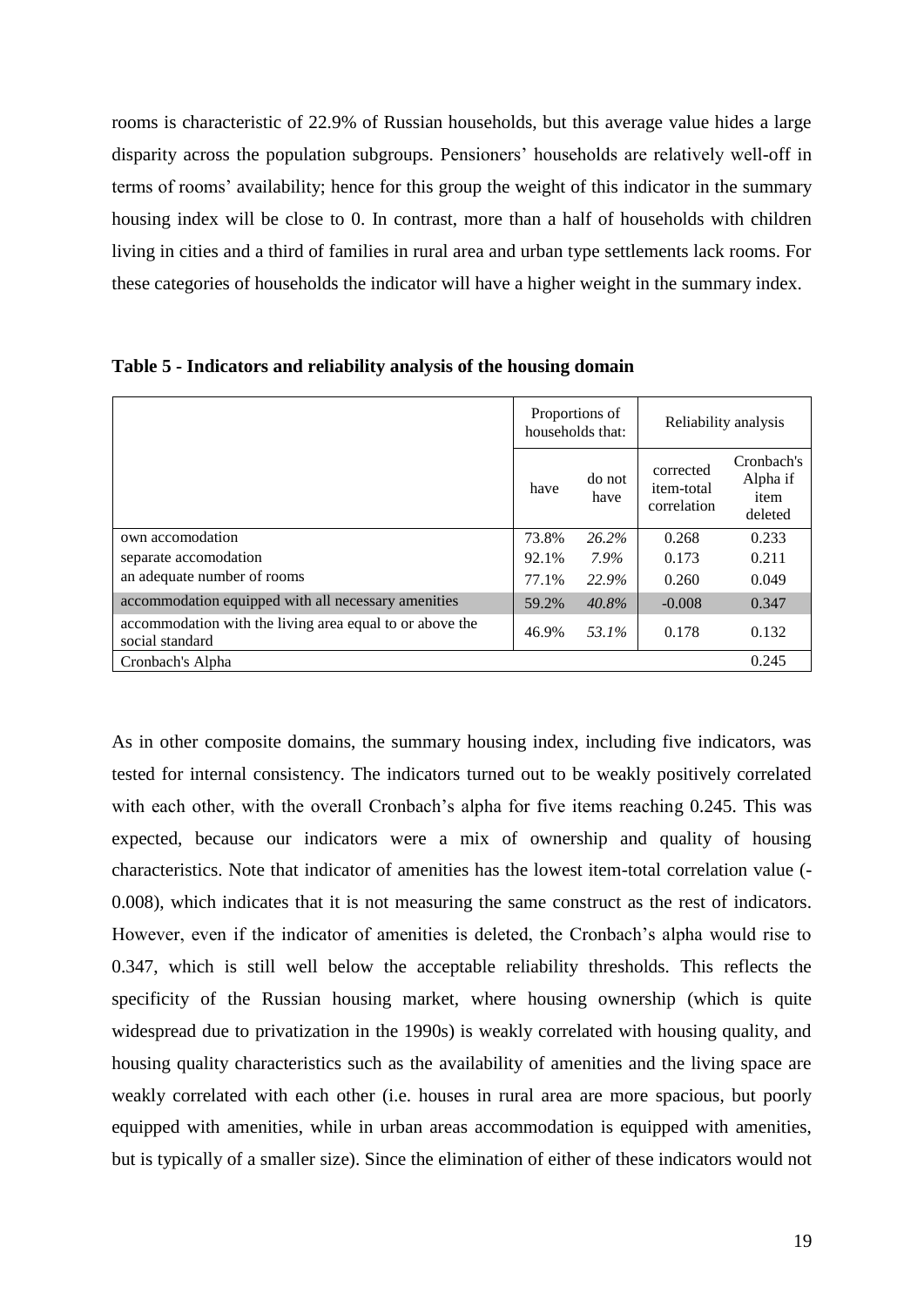help us raise the overall reliability of the housing domain, we chose to keep all five items within the summary housing index for further investigation, keeping in mind that the reliability of the housing index is low.

#### *Subjective material well-being*

Subjective estimates of their own material well-being by the respondents are generally considered to be unreliable measures if used on their own, as they are typically found to be weakly correlated with objective well-being indicators. For example, evidence suggests that the impact of deprivation on subjective economic stress is greater in more affluent countries because individuals assess their well-being relative to others [\(Whelan and Maitre 2009\)](#page-29-6). That is why we have opted for keeping subjective indicators within a separate domain. In this way we can control whether and how they should be taken into account in the final material wellbeing index.

GGS contains only two questions that can be used as indicators for the subjective material well-being domain. The first question is '*How easily do you make ends meet?*' with a 6-item response scale<sup>19</sup>, and the second question is '*How would you describe your living conditions?*' with a 5-item response scale (**Table 6**).

### **Table 6 – Distribution of responses to questions about subjective assessment of household material well-being**

| Thinking of your<br>household's total monthly<br>income, is your household<br>able to make ends meet | $\%$ | How would you<br>describe your<br>living conditions | $\frac{0}{0}$ |
|------------------------------------------------------------------------------------------------------|------|-----------------------------------------------------|---------------|
| very easily                                                                                          | 0.2  | very good                                           | 3.8           |
| easily                                                                                               | 3.3  | good                                                | 33.4          |
| fairly easily                                                                                        | 9.7  | satisfactory                                        | 49.0          |
| with some difficulty                                                                                 | 41.7 | bad                                                 | 11.2          |
| with difficulty                                                                                      | 25.7 | very bad                                            | 2.6           |
| with great difficulty                                                                                | 19.4 |                                                     |               |

| How would you<br>describe your<br>living conditions | $\%$ |
|-----------------------------------------------------|------|
| very good                                           | 3.8  |
| good                                                | 33.4 |
| satisfactory                                        | 49.0 |
| bad                                                 | 11.2 |
| very bad                                            | 2.6  |

The domain index is calculated using the same formula as for the other composite domains (see **Formula 1)**. The original Likert scales of subjective indicators were transformed into the binary indicators for the sake of comparability across the domains. The first indicator 'household's capacity to make ends meet' equals 1 if the respondent chose responses 'easily and 'very easily' and 0 otherwise; this indicator is weighted by the proportion of households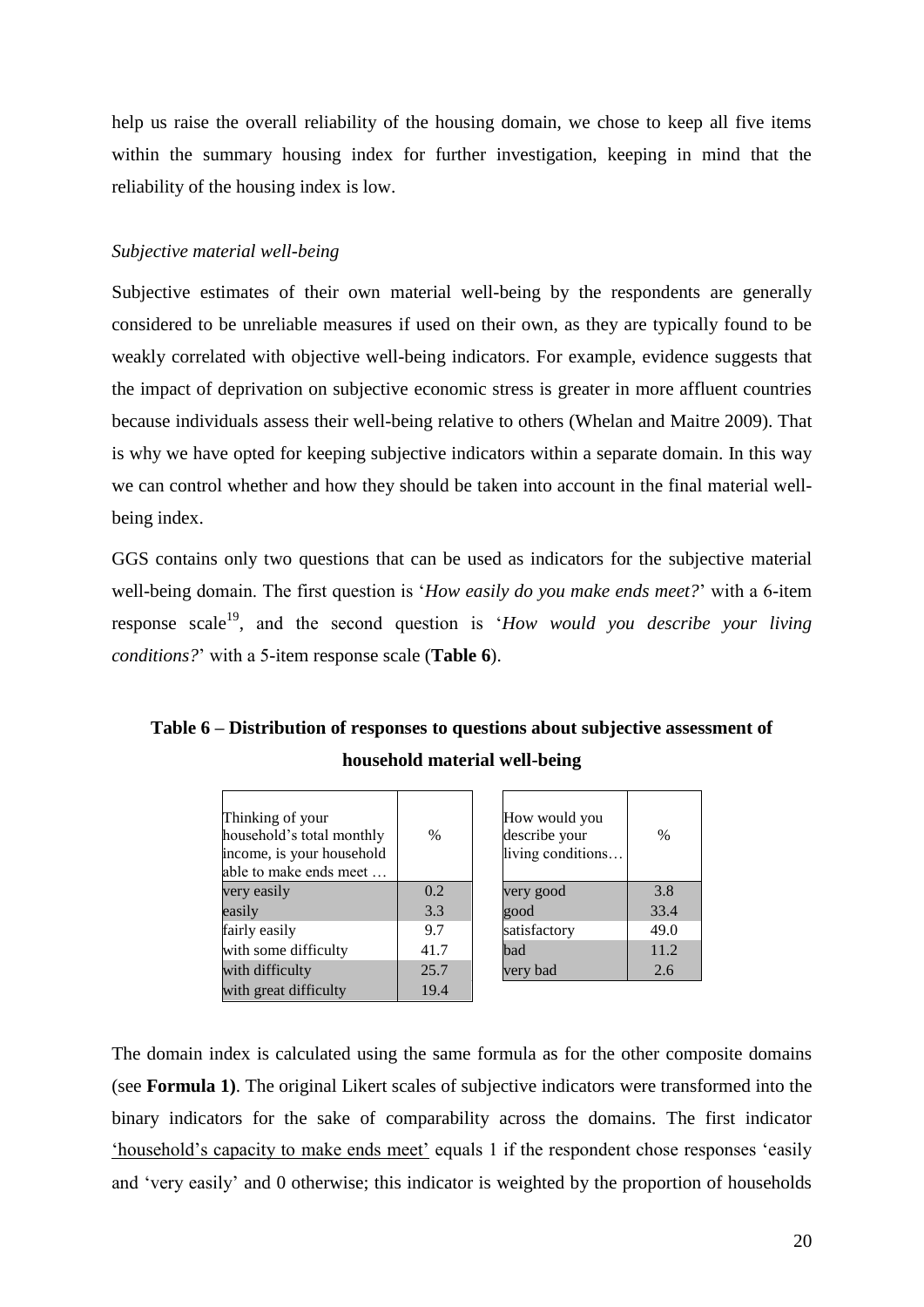who chose responses 'with difficulty' and 'with great difficulty'. Overall, 3.5% of households reported that they made ends meet easily or very easily, while over 45% of households reported that they made ends meet with difficulty or great difficulty. The second indicator, 'household's living conditions', equals 1 if the household reported 'good' and 'very good' living conditions, and 0 otherwise. This measure is weighted by the proportion of households who reported 'bad' and 'very bad' living conditions. Overall, 37.2% of Russian households reported that their living conditions were good/very good, whereas 13.8% of households reported bad/very bad living conditions. Not surprisingly for public opinion questions like these, the majority of respondents chose the middle categories. As previously, different weights have been applied for twelve population subgroups (see **Annex, Table 1**). The two indicators were found to be weakly positively correlated (Spearman's rho equal to 0.095), but, as in the case of housing, they were still combined within one summary measure for further investigation.

#### *Combining the domain indices into an overall material well-being index*

After a set of domain indices had been obtained, these needed to be combined into an overall material well-being measure. In order to combine domain indices which are based on different measurement units, we transformed numerical scores into ranks (in ascending order). This put domains on the same metric and enabled us to combine income domain with other domain indices. The number of unique ranks varied across the domains due to different numbers of indicators. The highest number of unique ranks was in the income domain  $(8,466)$ . The durables domain had 1,054 unique ranks, the basic needs domain – 687 ranks, the housing domain – 243 ranks. The subjective well-being domain, which consisted of only two indicators, had the lowest number of unique ranks (27). These untransformed ranks were standardized by dividing each rank by the maximum rank of the domain and multiplying this by 100. Thus all the domains have the same range, with 0 for the lowest level of material well-being and 100 for the highest level of material well-being.

As we explained above, in the process of constructing the domains it became clear that some domain indices are less reliable measures of the relevant aspects of material well-being than others. Firstly, the indicators within the housing domain are weakly correlated, which reflects the country specific situation in the housing market. Secondly, the subjective domain comprises only two indicators. We estimated the correlation coefficients between all pairs of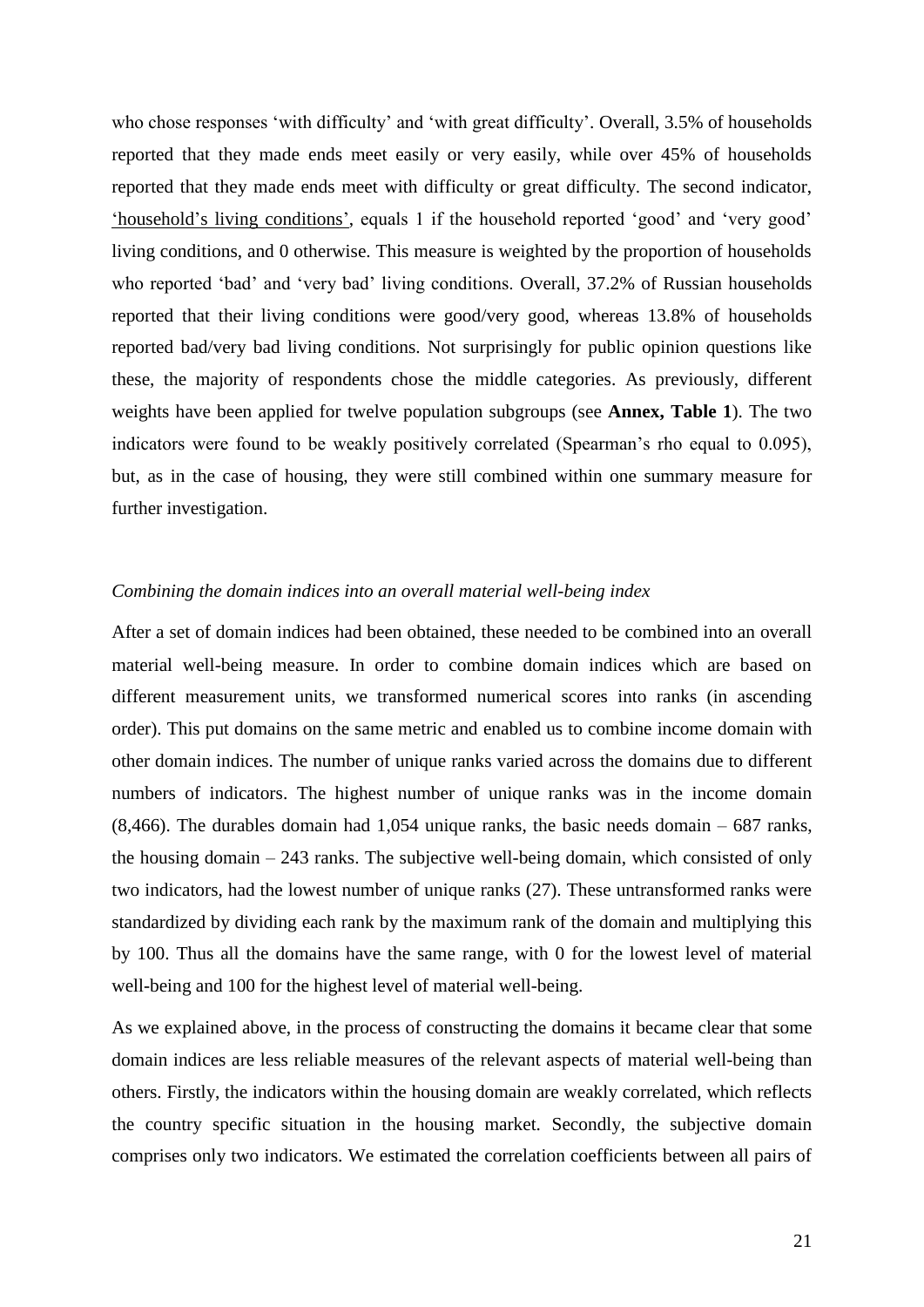domains (**Table 7**). The income domain was positively correlated with all other domains (including a strong association with basic needs, an average association with durables and housing and a weak association with subjective material well-being). The basic needs domain is strongly positively correlated with income and durables, and less strongly with subjective well-being, whereas correlation with housing is negligible. The housing domain is most strongly associated with income and subjective well-being. A reliability test shows that the highest level of internal consistency is achieved for a summary index comprising the three material well-being domains: income, basic needs and durables (Cronbach's alpha equals 0.710). This index will be further referred to as the *basic material well-being index*. If the housing domain is added to this index, its internal consistency decreases (Cronbach's alpha drops to 0.643). The reliability of a summary index, however, rises again if all five domains are combined (Cronbach's alpha is 0.658). We will refer to this measure as the *extended material well-being index* and will use it to see whether it adds anything to the analysis compared to the basic three-domain index.

|                                                                    | Correlation among well-being domains (Spearman's rho) |                | Reliability analysis |         |            |                                                      |                                           |
|--------------------------------------------------------------------|-------------------------------------------------------|----------------|----------------------|---------|------------|------------------------------------------------------|-------------------------------------------|
| Material well-<br>being domains:                                   | Income                                                | Basic<br>needs | Durables             | Housing | Subjective | Corrected<br>item-total<br>correlatio<br>$\mathbf n$ | Cronbach's<br>Alpha if<br>item<br>deleted |
| $(1)$ Income                                                       | 1.000                                                 | 0.454          | 0.352                | 0.299   | 0.161      | 0.487                                                | 0.570                                     |
| (2) Basic needs                                                    | 0.454                                                 | 1.000          | 0.537                | 0.085   | 0.261      | 0.486                                                | 0.570                                     |
| (3) Durables                                                       | 0.352                                                 | 0.537          | 1.000                | 0.174   | 0.215      | 0.500                                                | 0.561                                     |
| $(4)$ Housing                                                      | 0.299                                                 | 0.085          | 0.174                | 1.000   | 0.251      | 0.279                                                | 0.672                                     |
| (5) Subjective                                                     | 0.161                                                 | 0.261          | 0.215                | 0.251   | 1.000      | 0.321                                                | 0.643                                     |
| Cronbach's Alpha for welfare index including domains 1,2,3,4 and 5 |                                                       |                |                      |         |            |                                                      | 0.658                                     |
| Cronbach's Alpha for welfare index including domains 1,2 and 3     |                                                       |                |                      |         |            |                                                      | 0.710                                     |

**Table 7 – Correlation among material well-being domains and reliability analysis for the aggregate material well-being index**

The approach in constructing the composite material well-being index was to conceptualize the various aspects of material well-being, as measured by each domain, as separate and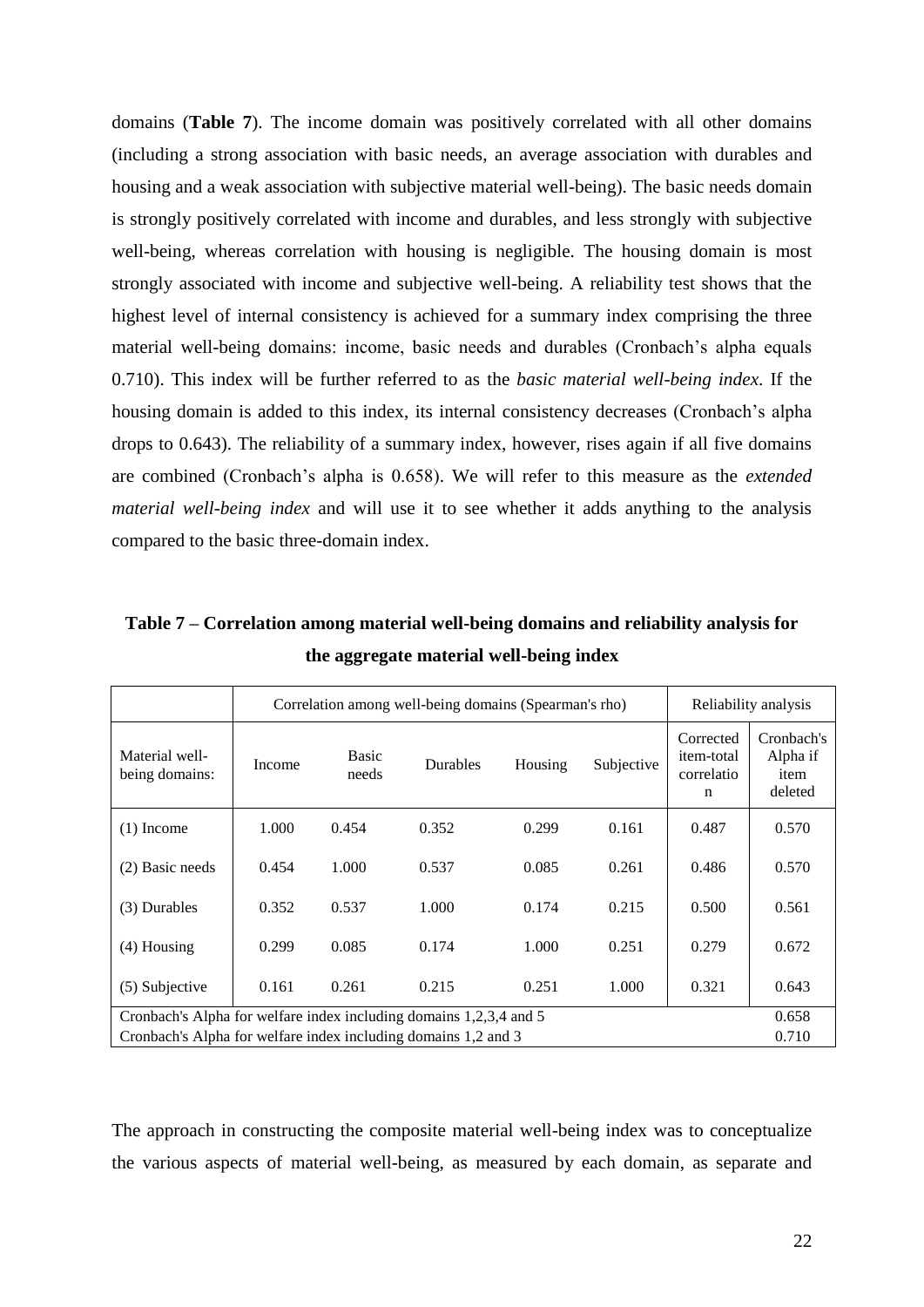distinct, though they may have cumulative effects for any household. For instance, this means that if a household has a high score in income and basic needs, its score on the summary material well-being index should be higher if compared to a household that has a high score in income and a low score in basic needs. At the same time, a high score in the income domain should not fully compensate for a low score in the basic needs domain. Weighting gives us control over these issues. For this purpose, the standardized domain scores were factor analyzed (using the Maximum Likelihood method) deriving weights for their combination. The analysis was run for indices that combined three, four and five material well-being domains. Respectively, the first factor explained 63.3, 49.9 and 43% of total variance and appeared to be a suitable summary measure across all three combinations of domains. The weights that were derived from the analysis<sup>20</sup> are shown in **Table 8**.

In all three summary material well-being indices the highest contribution is provided by the basic needs domain; the durables domain has the second most important weight, followed by income. Consequently, our summary indices put the main emphasis on the non-monetary measures, rather than on current income. Compared to the basic needs domain the weight of the subjective well-being domain is 5 times as low, and the weight of the housing domain is 9 times as low, which is a consequence of a weaker correlation of these two domains with the rest, and their low reliability scores. This weighting provides a certain degree of cancellation of the impact of less reliable domains in the overall index. For example, in the unlikely, extreme case of a household ranking top on the income domain, but bottom on the housing domain, it will be ranked top in terms of overall material well-being. This would be in contrast to the  $50<sup>th</sup>$  percentile if the two domains were combined with equal weights.

### **Table 8 - Weight coefficients of material well-being domains (calculated on the basis of factor analysis, MLM)**

| Well-being domains:         | Basic material<br>well-being index<br>$WI-1$ | Basic material<br>well-being index<br>incl. housing<br>$WI-2$ | Extended material<br>well-being index<br>$WI-3$ |  |  |
|-----------------------------|----------------------------------------------|---------------------------------------------------------------|-------------------------------------------------|--|--|
| Income                      | 0.21                                         | 0.23                                                          | 0.21                                            |  |  |
| Basic needs                 | 0.49                                         | 0.42                                                          | 0.38                                            |  |  |
| <b>Durables</b>             | 0.30                                         | 0.31                                                          | 0.31                                            |  |  |
| Housing                     | <b>1.00</b>                                  | 0.04                                                          | 0.04                                            |  |  |
| Subjective                  |                                              | 1.00                                                          | 0.07                                            |  |  |
|                             |                                              |                                                               | 1.00                                            |  |  |
| Total variance explained, % | 63.306                                       | 49.984                                                        | 43.188                                          |  |  |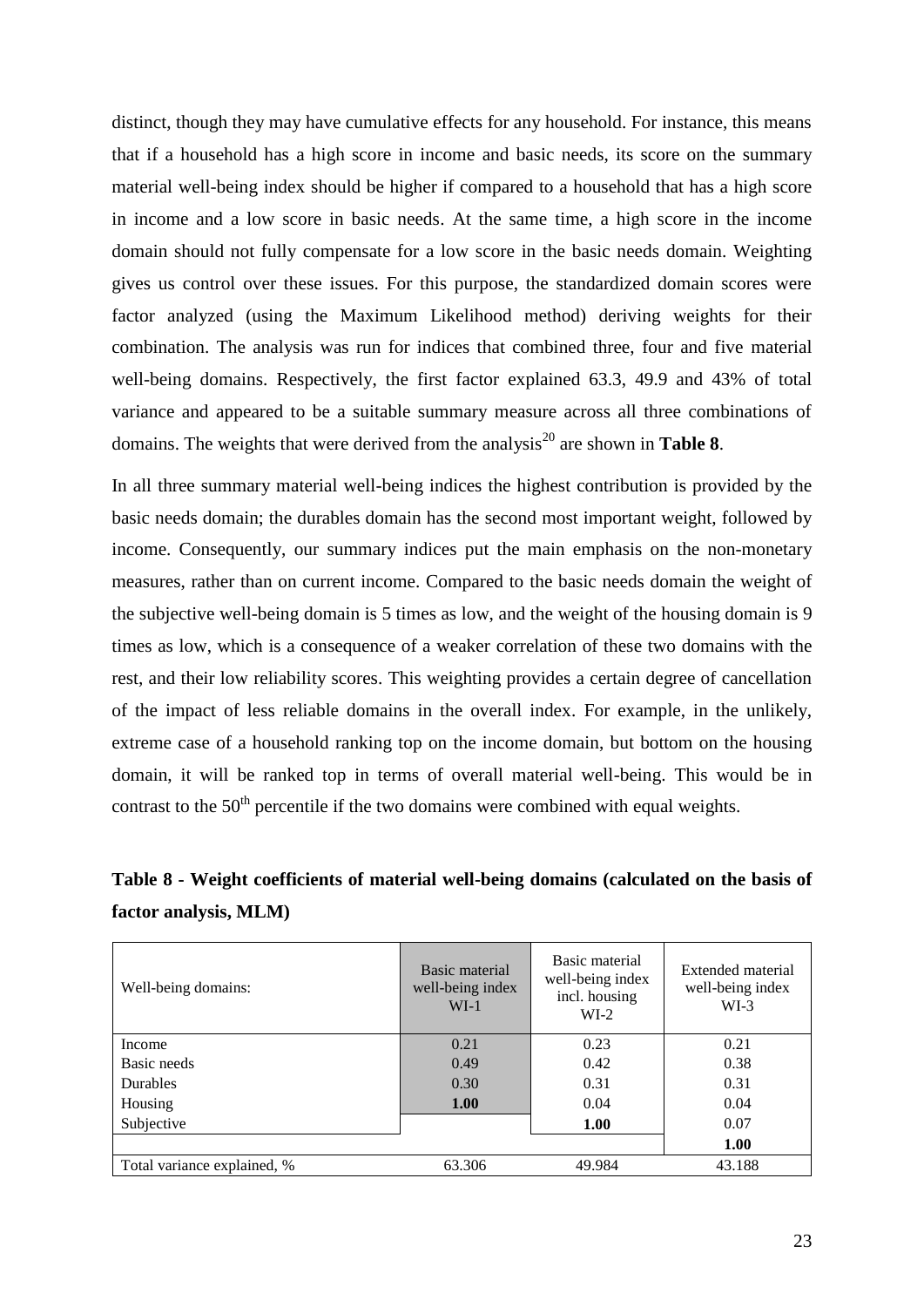Finally, to produce the final material well-being measure the domain scores were summed for each household, using the weights in the table above. Thus, overall material well-being indices are:

$$
WI-1 = 0.49* basic needs + 0.30*durables + 0.21*income
$$
\n[3]

$$
WI-2 = 0.42 * basic needs + 0.31 * durables + 0.23 * income + 0.04 * housing
$$
 [4]

$$
WI-3 = 0.38 * basic needs + 0.29 * durables + 0.21 * income + 0.04 * housing + 0.07 * subjective
$$
\n[5]

The choice of one or another summary index depends on research objectives.

#### **Testing the validity of index**

In order to test the validity of the domain and composite indices we first looked at the relationship between the aggregate material well-being indices and a conventional income measure. Although income is positively correlated with other material well-being domains, it turns out that per capita income measure and the summary material well-being index rank households quite differently (**Table 9**). The most stable groups seem to be the first (the poorest) and the fifth (the richest) quintiles. However, only 57% of households falling into the fifth quintile by per capita income keep their place in this quintile by the summary material well-being measure. In the first quintile this figure is 48.7%. In the rest of the distribution the mobility between quintiles is much higher.

| Table 9 - Intersection of quintiles of per capita income and the summary material well- |  |
|-----------------------------------------------------------------------------------------|--|
| being index                                                                             |  |

|                                |         | Total  |        |                |        |             |
|--------------------------------|---------|--------|--------|----------------|--------|-------------|
| Quintiles of per capita income |         |        | 3      | $\overline{4}$ |        |             |
|                                | 48.7%   | 24.6%  | 16.0%  | 8.5%           | 2.2%   | 100.0%      |
|                                | 31.8%   | 28.9%  | 21.9%  | 14.1%          | 3.4%   | 100.0%      |
|                                | 14.7%   | 27.0%  | 25.6%  | 21.5%          | 11.2%  | 100.0%      |
| 4                              | 4.4%    | 14.9%  | 23.5%  | 31.0%          | 26.3%  | 100.0%      |
|                                | $0.5\%$ | 4.8%   | 13.0%  | 24.8%          | 57.0%  | 100.0%      |
| Total                          | 100.0%  | 100.0% | 100.0% | 100.0%         | 100.0% | $N = 11117$ |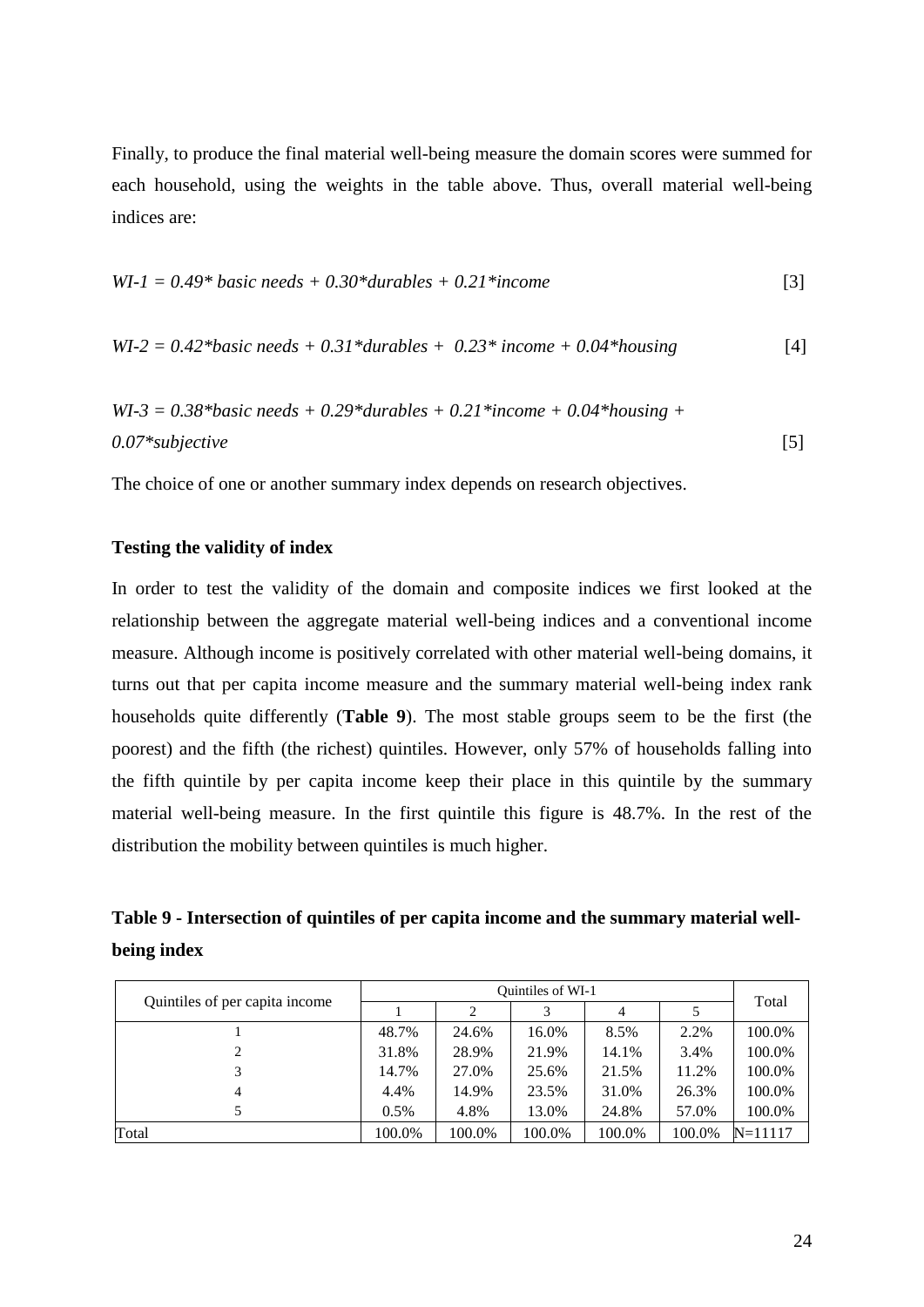Secondly, we have regressed the domain indices and the summary material well-being index on characteristics of household occupational class and demographic composition<sup>21</sup>. Occupational class is used in social stratification studies as an indicator of life-long earnings and life chances that are not properly captured by the more volatile current income [\(Breen](#page-28-24)  [2005;](#page-28-24) [Grusky and Weeden 2008\)](#page-28-25). Family composition is another factor that has an impact on dimensions of well-being; household income varies across the family life-course [\(Rig and](#page-29-17)  [Sefton 2006\)](#page-29-17). This association was documented for the first time by [Rowntree \(1901\)](#page-29-10), who has pointed to the three stages in the life-course of workers in which they are more likely to fall into poverty (childhood, early middle life and old age).

The observed patterns confirm the presence of expected linear associations between material well-being and social class, as measured by the highest occupational status in the household (**Figure 1**). The summary material well-being index produces the clearest pattern of differentiation between the social classes, compared to all other well-being measures.



### **Figure 1 – Coefficients from an OLS regression of a summary index of material wellbeing on highest occupational status in the household\***

\* Controls: household size, demographic composition, highest level of education, number of employed, number of unemployed, number of disabled, type of settlement, region

The regression of a summary index on demographic composition, which reflects the lifecourse stage of the household, has contributed new information about the relative position of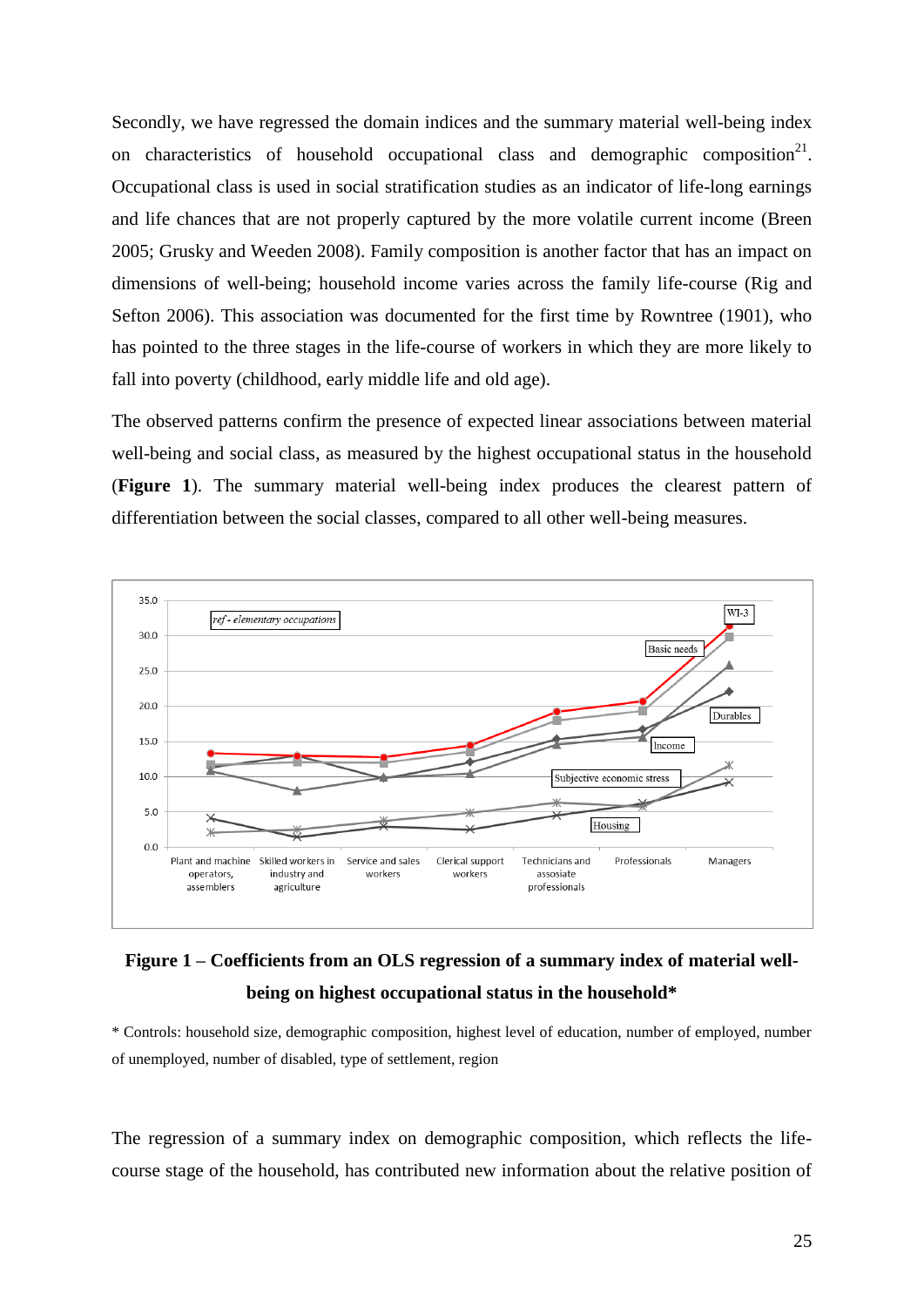various demographic groups in Russia. The analysis on the basis of income measures typically shows that families with children are the most disadvantaged group in Russia [\(Ovcharova, Popova et al. 2007\)](#page-29-19). Our analysis confirms that the presence of children greatly reduces material well-being of households in terms of income and housing. However, households without children have lower scores in terms of basic needs, durables and subjective material well-being (**Figure 2**). Thus, neither of the material well-being domains provides a full picture of living standards of demographic groups if used alone.



## **Figure 2 – Coefficients from an OLS regression of a summary index of material wellbeing on demographic composition of the household\***

\* Controls: household size, highest occupational status, highest level of education, number of employed, number of unemployed, number of disabled, type of settlement, region

As well as looking at the socio-demographic characteristics of households that influence material well-being it is also interesting to consider how various material well-being measures impact relevant outcomes. Here we focus on a measure of overall life satisfaction (question *'How are you satisfied with your life overall?'* with a 5-item response scale ranging from 'quite satisfied' to 'not satisfied at all') which is often used as proxy for individual wellbeing [\(Schokkaert 2007\)](#page-29-18). It would be expected at the population level that, other conditions being equal, respondents who can be defined as having low living standards would also be more likely to have lower scores on a life satisfaction measure, and vice versa. The use of this broad measure is also justified by the fact that our aggregate index already contains two material well-being focused measures within the subjective well-being domain.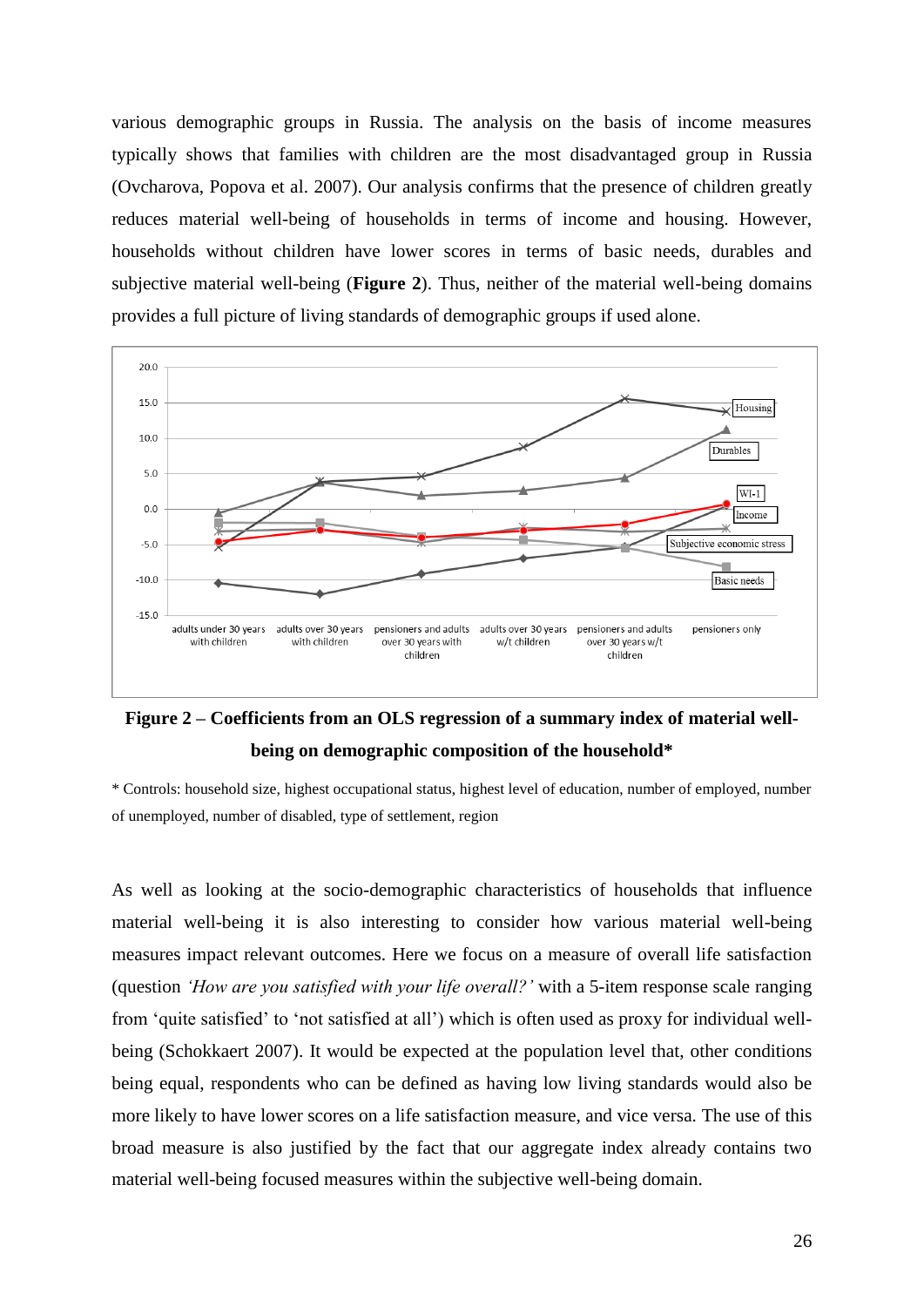In **Figure 3** we report the results of the OLS regressions with an overall life satisfaction as the dependent variable and domain indices and summary well-being indices as predictors. The resulting regression coefficients for any of our summary indices are twice as high as for income domain, 1.3 times as high as for basic needs, 1.8 times as high as for durables and 4.4 times as high as for housing and 1.4 times as high as for subjective well-being. Hence, the summary well-being measure adds significantly in the way of discriminatory capacity as far as overall life satisfaction is concerned.



## **Figure 3 – Coefficients from an OLS regression of a life satisfaction on domain indices and summary indices of material well-being\***

\* Controls: household size, demographic composition, highest occupational status, highest level of education, number of employed, number of unemployed, number of disabled, type of settlement, region

#### **Conclusions**

This paper suggests an approach to the conceptualization of household material well-being as a composite of different dimensions or domains. These include income, the capacity to satisfy basic needs, durables, housing and a measure of subjective material well-being. Each dimension is measured independently using the best indicators available, to generate a score or domain index for each aspect of material well-being. The prevalence weighting within the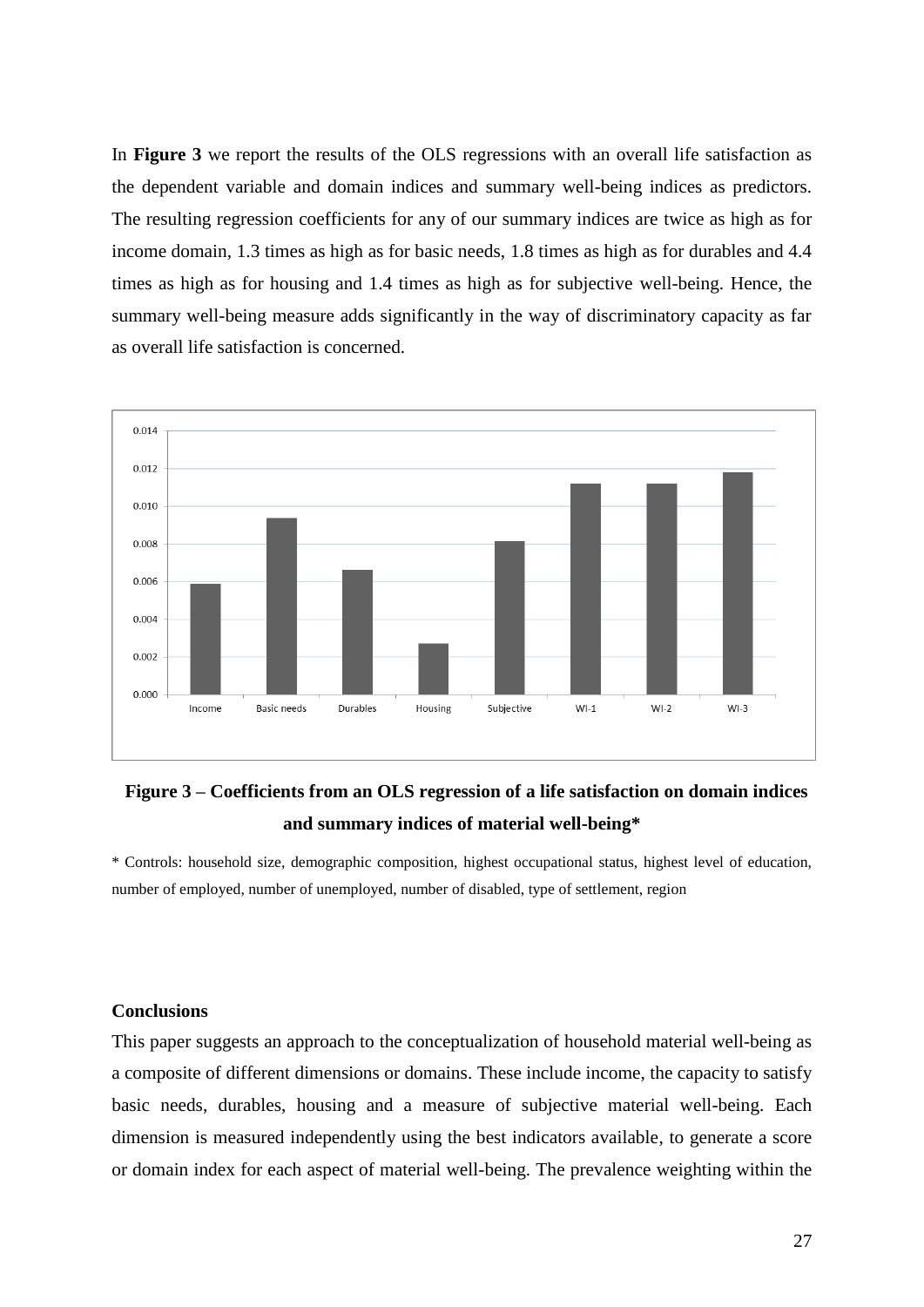separate domains enables us to account for disparity in resources and consumer preferences across the population subgroups. The final domain scores are then combined with explicit, empirically derived weights, to generate a summary material well-being index.

While recognizing income as a valuable measure of household material well-being in its own right, this paper argues that it should not be the only material well-being measure applied. The other dimensions of material well-being might contribute crucial further information about the relative position of various social and demographic groups on a stratification scale. The advantage of the proposed material well-being index is that it can be used both as a summary measure, but it can also be decomposed so that the performance within the separate well-being domains can be identified and the analysis of well-being extended. For example, the analysis for Russia showed that groups that typically appear the most disadvantaged in terms of current income (families with underage children) are doing better than others in terms of availability of durables and satisfaction of basic needs.

The domain indices and overall material well-being indices were validated by exploring their relationships to key socio-economic attributes, which were previously shown to be strongly associated with individual material well-being. The results showed that the summary indices of material well-being are characterized by greater differentiation in relation to such measures, as occupational class and life satisfaction. This allows us to conclude that our summary indices best capture the latent concept of material well-being. However, more elaborate regression analysis is required in order to confirm whether combinations of these different forms of material well-being are more than the sum of their parts: that is, they are not simply additive, but interact and may have more impact, if found in certain combinations.

Finally, it is important to note that although the proposed material well-being index is substantially linked to the GGS data for Russia, the methodological approach that we applied can be easily replicated in other GGS countries, and using other surveys that collect information on several aspects of material well-being. This is a subject for future research.

#### **Acknowledgements**

The authors would like to thank four anonymous referees for extensive and detailed comments. Support from the Basic Research Programme of the National Research University Higher School of Economics is gratefully acknowledged (TOR-36: The impact of changes in economic and social policies on consumer behavior of the population and fostering conditions for active aging, 2015). The views expressed are those of the authors. We are the only responsible for any errors as well.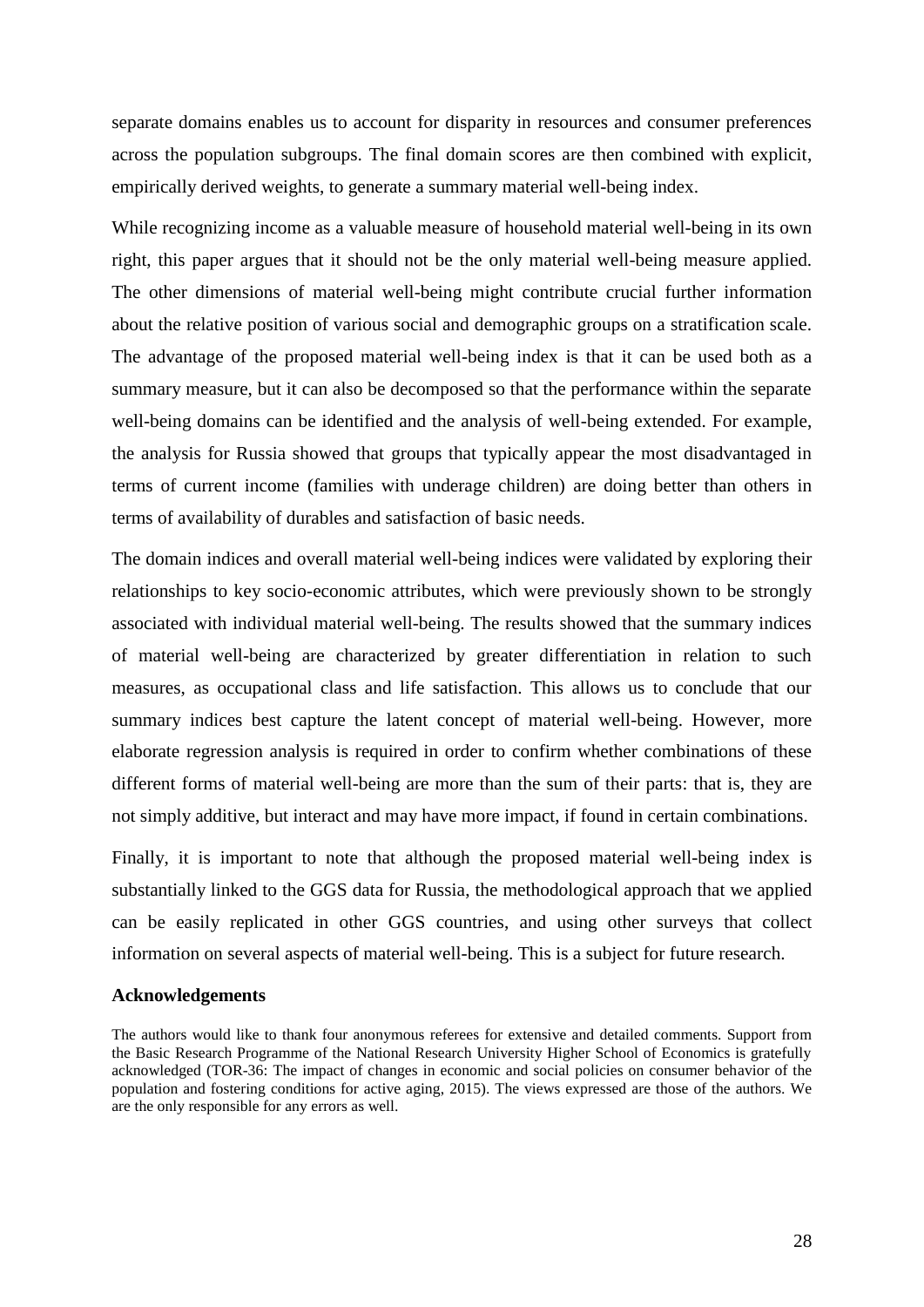#### **References**

- <span id="page-28-5"></span>Alkire, S., P. Ballon, et al. (forthcoming 2015). Multidimensional poverty measurement and analysis: a counting approach. Oxford, Oxford University Press.
- <span id="page-28-9"></span>Bellani, L. (2013). "Multidimensional indices of deprivation: the introduction of reference groups weights." The Journal of Economic Inequality **11**(4): 495-515.
- <span id="page-28-3"></span>Boarini, R. and M. Mira d'Ercole (2006). Measure of material deprivation in OECD countries. OECD Social Employment and Migration Working Papers No. 37. Paris, OECD.
- <span id="page-28-24"></span>Breen, R. (2005). Foundations of neo-Weberian class analysis. Approaches to class analysis. E. O. Wright. Cambridge, Cambridge University Press.
- <span id="page-28-18"></span>Cronbach, L. J. (1951). "Coefficient alpha and the internal structure of tests." Psychometrika **16**: 297-334.
- <span id="page-28-4"></span>De Neubourg, C., M. De Milliano, et al. (2014). Lost (in) dimensions: Consolidating progress in multidimensional poverty research. Innocenti Working Paper No. 2014-04. Florence, UNICEF Office of Research.
- <span id="page-28-0"></span>Deaton, A. (1997). The analysis of household surveys: a microeconometric approach to development policy. Baltimore, MD, Johns Hopkins University Press.
- <span id="page-28-10"></span>Deaton, A. and S. Zaidi (2002). Guidelines for constructing consumption aggregates for welfare analysis. Washington, DC, World Bank.
- <span id="page-28-21"></span>Decancq, K. and M. A. Lugo (2013). "Weights in multidimensional indices of wellbeing: An overview." Econometric Reviews **32**(1): 7-34.
- <span id="page-28-14"></span>Gimpelson, V. and R. Kapeliushnikov (2011). Labour market adjustment: is Russia different? IZA Discussion Paper No. 5588. Bonn, The Institute of Study of Labour.
- <span id="page-28-8"></span>Goedeme, T. and S. Rottiers (2011). "Poverty in the enlarged European Union. A discussion about definitions and reference groups." Sociology Compass **5**(1): 77-91.
- <span id="page-28-12"></span>Gordon, D., L. Adelman, et al. (2000). Poverty and social exclusion in Britain. York, Joseph Rowntree Foundation.
- <span id="page-28-13"></span>Gorodnichenko, Y., K. Sabirianova Peter, et al. (2010). "Inequality and volatility moderation in Russia: evidence from micro-level panel data on consumption and income." Review of Economic Dynamics **13**(1): 209-237.
- <span id="page-28-25"></span>Grusky, D. and K. Weeden (2008). Are there social classes? An empirical test of the sociologist's favorite concept. Social class: How does it work? A. Lareau and D. Conley. New York, Russell Sage Foundation.
- <span id="page-28-20"></span>Hallerod, B. (1994). A new approach to the direct consensual measurement of poverty. Social Policy Research Centre Discussion Papers No 50. Sydney, University of New South Wales.
- <span id="page-28-22"></span>Jacobs, R., P. Smith, et al. (2004). Measuring performance: An examination of composite performance indicators. CHE Technical Paper Series 29, Centre for Health Economics, University of York.
- Klugman, J., Ed. (1997). Poverty in Russia: Public policy and private responses. Washington, D.C., IBRD/World bank.
- <span id="page-28-16"></span>Land, K. C., A. C. Michalos, et al., Eds. (2012). Handbook of social indicators and quality of life research. London, New York, Springer.
- <span id="page-28-7"></span>Levitas, R., C. Pantazis, et al. (2007). The multidimensional analysis of social exclusion. London, Department for Communities and Local Government (DCLG); also available online at [http://webarchive.nationalarchives.gov.uk/+/http:/www.cabinetoffice.gov.uk/media/cabinetoffice/social](http://webarchive.nationalarchives.gov.uk/+/http:/www.cabinetoffice.gov.uk/media/cabinetoffice/social_exclusion_task_force/assets/research/multidimensional.pdf) [\\_exclusion\\_task\\_force/assets/research/multidimensional.pdf](http://webarchive.nationalarchives.gov.uk/+/http:/www.cabinetoffice.gov.uk/media/cabinetoffice/social_exclusion_task_force/assets/research/multidimensional.pdf)
- <span id="page-28-2"></span>Mack, J. and S. Lansley (1985). Poor Britain. London, Allen & Unwin.
- <span id="page-28-6"></span>Merton, R. K. and A. S. Rossi (1968). Contributions to the theory of reference group behavior. Social theory and social structure. R. K. Merton. New York, Free Press.
- <span id="page-28-23"></span>Nardo, M., M. Saisana, et al. (2005). Tools for composite indicators building EUR 21682 EN, Joint Research Centre, European Commission.
- <span id="page-28-11"></span>Nolan, B. and C. T. Whelan (1996). Resources, deprivation and the measurement of poverty. Oxford, Clarendon Press.
- <span id="page-28-19"></span>OECD (2008). Handbook on constructing composite indicators. Methodology and user guide. Paris, OECD.
- <span id="page-28-1"></span>OECD (2011). How's life? Measuring well-being. Paris, OECD.
- <span id="page-28-17"></span>OECD (2013). OECD guidelines on measuring subjective well-being, OECD.
- Ovcharova, L., A. Pishniak, et al. (2006). Development of the methodology for defining the subsistence minimum given the new approaches to its calculation. Scientific report prepared for the Ministry of Health and Social Development Moscow Independent Institute for Social Policy.
- <span id="page-28-15"></span>Ovcharova, L. and D. Popova (2005). Child Poverty in Russia. Alarming Trends and Policy Options. Moscow, UNICEF.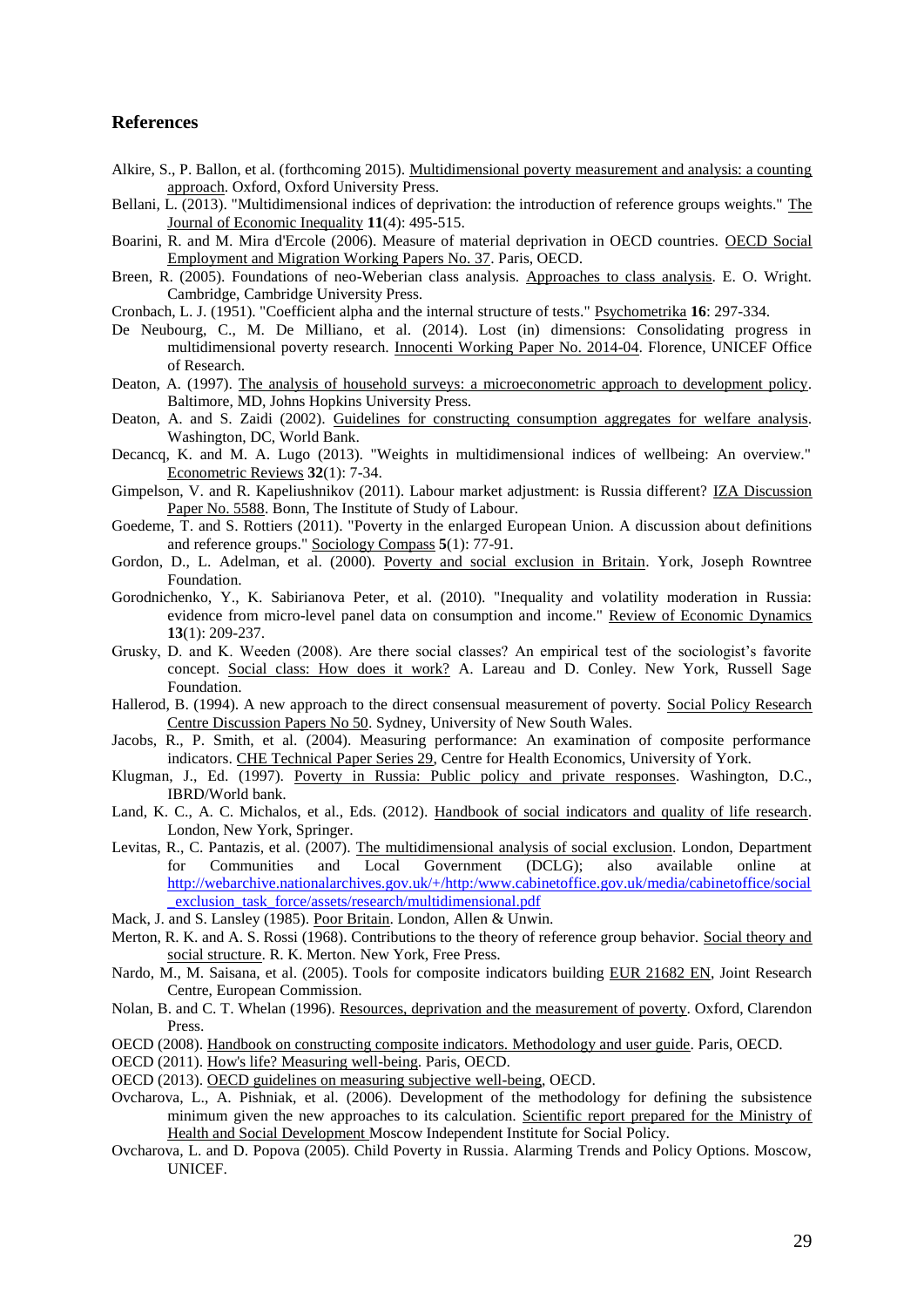- <span id="page-29-19"></span>Ovcharova, L., D. Popova, et al. (2007). New measures supporting families with children: encouragement of the birthrate or improvement of the living standards? An analysis of the maternity and child support measures introduced in 2007 in the Russian Federation. Moscow, UNICEF.
- <span id="page-29-12"></span>Ovcharova, L. and E. D. Tesliuk (2006). Poverty and inequality in Russia: sensitivity of poverty and inequality statistics to alternative definitions of households welfare. Illustration using the NOBUS survey. Moscow, The World Bank.
- <span id="page-29-11"></span>Pantisano, F., M. Craglia, et al. (2014). New indicators of quality of life: A review of the literature, projects and applications. WP 2014 - Deviverable 201401, Citizen Science Observatory of new Indicators of Urban Substainability (project 1076), European Commission.
- <span id="page-29-13"></span>Popova, D. (2013). Country note: Russian Federation. Сivil 20 Proposals for Strong, Sustainable, Balanced and Inclusive Growth. Moscow, UNDP.
- <span id="page-29-0"></span>Ravallion, M. (1994). Poverty comparisons. Chur, Switzerland, Harwood Academic Publishers GmbH.
- <span id="page-29-9"></span>Ravallion, M. (2012). "On multidimensional indices of poverty." Journal of Economic Inequality **9**: 235-248.

<span id="page-29-17"></span>Rig, J. and T. Sefton (2006). "Income dynamics and the life cycle." Journal of Social Policy **35**(3): 411-435.

<span id="page-29-10"></span>Rowntree, B. (1901). Poverty - a study of town life. London, Macmillan.

<span id="page-29-18"></span>Schokkaert, E. (2007). "Capabilities and satisfaction with life." Journal of Human Development **8**(5): 415-430.

<span id="page-29-4"></span>Sen, A. K. (1976). "Poverty: an ordinal approach to measurement." Econometrica **44** (2): 219-231.

<span id="page-29-1"></span>Sen, A. K. and J. E. Foster (1997). On economic inequality. Oxford, Oxford University Press.

- <span id="page-29-2"></span>Stiglitz, J. E., A. K. Sen, et al. (2009). Report by the Commission on the Measurement of Economic Performance and Social Progress. Paris, Available online from the Commission on the Measurement of Economic Performance and Social Progress: [http://www.stiglitz-sen-fitoussi.fr/en/index.htm.](http://www.stiglitz-sen-fitoussi.fr/en/index.htm)
- <span id="page-29-5"></span>Townsend, P. (1979). Poverty in the United Kingdom : a survey of household resources and standards of living. Harmondsworth, Penguin.
- <span id="page-29-14"></span>UNDP (2011). National Human Development Report for the Russian Federation 2011. Modernisation and human development. Moscow, UNDP.
- <span id="page-29-3"></span>UNDP (2014). Human Development Report 2014. Sustaining human progress: Reducing vulnerabilities and building resilience. New York, NY, UNDP.
- <span id="page-29-15"></span>UNICEF (2011). The situation analysis of children in the Russian Federation: on the way to the equal opportunity society. Moscow, UNICEF.
- <span id="page-29-6"></span>Whelan, C. T. and B. Maitre (2009). "The 'Europeanisation' of Reference Groups. A reconsideration using EU-SILC." European Societies **11**(2): 283-309.
- <span id="page-29-7"></span>Whelan, C. T. and B. Maître (2010). "Welfare regime and social class variation in poverty and economic vulnerability in Europe: аn analysis of EU-SILC " Journal of European Social policy **20**: 316.
- <span id="page-29-8"></span>Whelan, C. T., B. Nolan, et al. (2014). "Multidimensional poverty measurement in Europe: an application of the Adjusted Headcount Approach." Journal of European Social Policy, **24** (2): 183-197.
- <span id="page-29-16"></span>Willitts, M. (2006). Measuring child poverty using material deprivation: possible approaches. Department for Work and Pensions Working Paper No 28.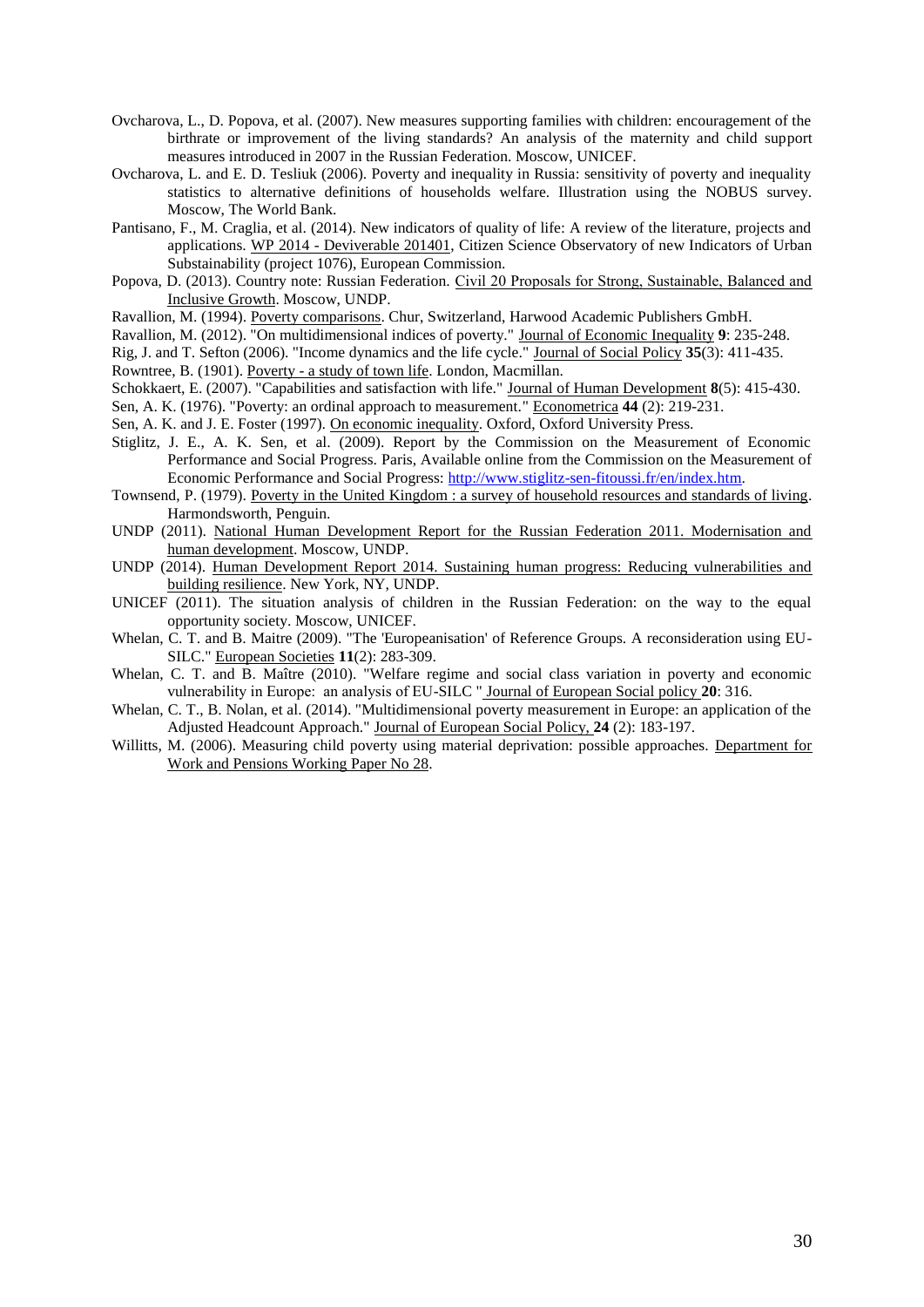### **Annex**

### **Table 1: Indicators and weights of indicators within the separate domains**

|                                                                                |         |                                                          |                                 | regional centres:<br>other cities: |                                                          | urban type settlements:         |                   |                                                          | rural area:                     |                   |                                                          |                                 |                   |
|--------------------------------------------------------------------------------|---------|----------------------------------------------------------|---------------------------------|------------------------------------|----------------------------------------------------------|---------------------------------|-------------------|----------------------------------------------------------|---------------------------------|-------------------|----------------------------------------------------------|---------------------------------|-------------------|
|                                                                                | on      | working<br>age<br>people<br>with<br>children<br>under 18 | working<br>age<br>people<br>w/t | pensioners<br>w/t                  | working<br>age<br>people<br>with<br>children<br>under 18 | working<br>age<br>people<br>w/t | pensioners<br>w/t | working<br>age<br>people<br>with<br>children<br>under 18 | working<br>age<br>people<br>w/t | pensioners<br>w/t | working<br>age<br>people<br>with<br>children<br>under 18 | working<br>age<br>people<br>w/t | pensioners<br>w/t |
| Household groups:                                                              | average | years                                                    | children                        | children                           | years                                                    | children                        | children          | years                                                    | children                        | children          | years                                                    | children                        | children          |
| $\mathbf N$                                                                    | 11062   | 1643                                                     | 2122                            | 820                                | 1099                                                     | 1273                            | 647               | 256                                                      | 249                             | 145               | 1191                                                     | 1021                            | 596               |
|                                                                                | 100.0%  | 14.9%                                                    | 19.2%                           | 7.4%                               | 9.9%                                                     | 11.5%                           | 5.8%              | 2.3%                                                     | 2.3%                            | 1.3%              | 10.8%                                                    | 9.2%                            | 5.4%              |
| <b>Basic needs</b>                                                             |         |                                                          |                                 |                                    |                                                          |                                 |                   |                                                          |                                 |                   |                                                          |                                 |                   |
| keeping home adequately warm                                                   | 87.5%   | 85.9%                                                    | 73.3%                           | 91.7%                              | 90.2%                                                    | 87.5%                           | 86.7%             | 85.5%                                                    | 80.0%                           | 91.1%             | 91.7%                                                    | 89.3%                           | 87.6%             |
| weight: cannot afford                                                          | 12.1%   | 13.9%                                                    | 26.2%                           | 8.2%                               | 9.5%                                                     | 12.5%                           | 12.5%             | 14.5%                                                    | 20.0%                           | 8.7%              | 8.0%                                                     | 10.7%                           | 12.2%             |
| buying new, rather than second-hand<br>clothes                                 | 91.7%   | 88.0%                                                    | 55.5%                           | 93.0%                              | 87.3%                                                    | 59.4%                           | 89.8%             | 89.6%                                                    | 67.6%                           | 82.9%             | 80.8%                                                    | 54.2%                           | 81.6%             |
| weight: cannot afford                                                          | 8.1%    | 11.8%                                                    | 43.9%                           | 6.8%                               | 12.6%                                                    | 40.6%                           | 10.2%             | 10.4%                                                    | 32.4%                           | 17.0%             | 18.9%                                                    | 45.3%                           | 18.1%             |
| eating meat, chicken or fish every<br>second day                               | 85.3%   | 80.8%                                                    | 65.9%                           | 86.5%                              | 80.4%                                                    | 62.6%                           | 80.9%             | 80.3%                                                    | 59.3%                           | 68.4%             | 68.1%                                                    | 53.4%                           | 75.5%             |
| weight: cannot afford                                                          | 14.6%   | 19.1%                                                    | 33.9%                           | 13.5%                              | 19.6%                                                    | 37.4%                           | 18.4%             | 19.7%                                                    | 40.7%                           | 31.4%             | 31.8%                                                    | 46.6%                           | 24.4%             |
| paying for health care services, except<br>for expensive surgery, if necessary | 65.1%   | 59.7%                                                    | 31.3%                           | 70.8%                              | 61.4%                                                    | 42.5%                           | 65.6%             | 65.1%                                                    | 46.9%                           | 58.7%             | 54.6%                                                    | 42.8%                           | 57.3%             |
| weight: cannot afford                                                          | 34.4%   | 39.8%                                                    | 68.2%                           | 29.2%                              | 38.6%                                                    | 57.3%                           | 34.0%             | 34.5%                                                    | 53.1%                           | 41.1%             | 45.3%                                                    | 57.2%                           | 42.5%             |
| having friends or family for a drink or<br>meal at least once a month          | 62.8%   | 57.1%                                                    | 29.8%                           | 61.7%                              | 51.4%                                                    | 22.3%                           | 64.1%             | 58.2%                                                    | 42.8%                           | 42.7%             | 40.5%                                                    | 21.3%                           | 48.7%             |
| weight: cannot afford                                                          | 37.0%   | 42.7%                                                    | 70.0%                           | 38.2%                              | 48.5%                                                    | 77.7%                           | 35.9%             | 41.8%                                                    | 57.2%                           | 57.2%             | 59.4%                                                    | 78.5%                           | 51.2%             |
| replacing any worn-out furniture                                               | 56.6%   | 53.4%                                                    | 19.8%                           | 57.1%                              | 46.0%                                                    | 16.7%                           | 53.9%             | 52.6%                                                    | 22.1%                           | 43.5%             | 41.0%                                                    | 15.3%                           | 44.1%             |
| weight: cannot afford                                                          | 43.0%   | 46.3%                                                    | 79.9%                           | 42.9%                              | 53.9%                                                    | 83.3%                           | 45.7%             | 47.0%                                                    | 77.2%                           | 56.3%             | 58.8%                                                    | 84.7%                           | 55.7%             |
| paying for education of household<br>members if necessary                      | 51.9%   | 39.9%                                                    | 5.1%                            | 51.0%                              | 37.9%                                                    | 7.1%                            | 47.3%             | 35.3%                                                    | 6.9%                            | 40.6%             | 32.8%                                                    | 5.4%                            | 35.3%             |
| weight: cannot afford                                                          | 47.2%   | 59.2%                                                    | 92.2%                           | 48.5%                              | 61.5%                                                    | 90.9%                           | 52.0%             | 64.3%                                                    | 91.0%                           | 59.2%             | 67.0%                                                    | 94.1%                           | 63.9%             |
| paying for a week's annual holiday<br>away from home                           | 41.1%   | 43.3%                                                    | 16.8%                           | 35.9%                              | 31.0%                                                    | 8.2%                            | 36.3%             | 33.3%                                                    | 20.0%                           | 17.5%             | 15.2%                                                    | 6.4%                            | 28.7%             |
| weight: cannot afford                                                          | 58.4%   | 56.2%                                                    | 82.7%                           | 64.1%                              | 69.0%                                                    | 91.7%                           | 63.7%             | 65.9%                                                    | 80.0%                           | 82.5%             | 84.7%                                                    | 93.3%                           | 71.0%             |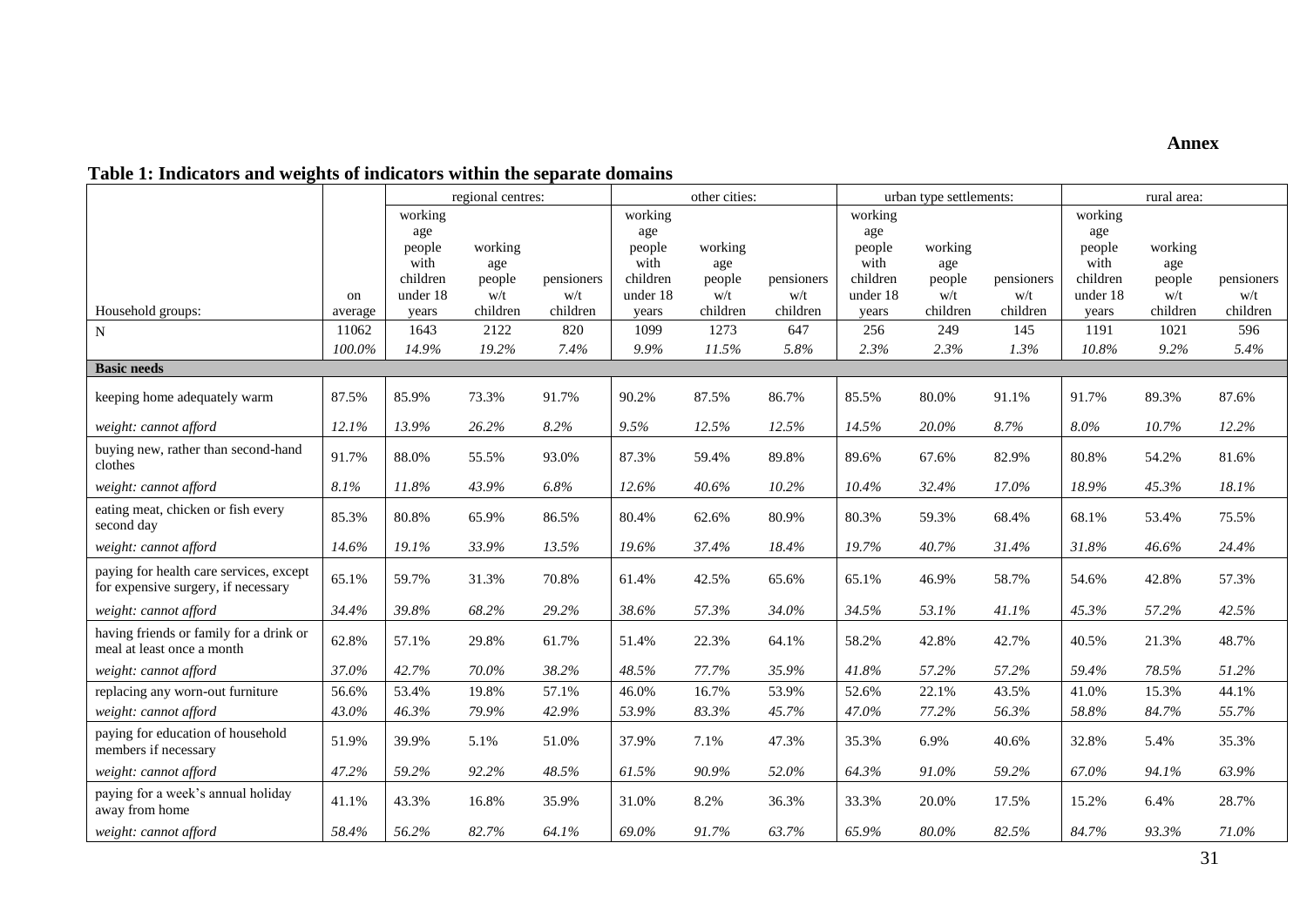|                                                     |         | regional centres: |               |            | other cities:    |               |            | urban type settlements: |               |            | rural area:      |               |            |
|-----------------------------------------------------|---------|-------------------|---------------|------------|------------------|---------------|------------|-------------------------|---------------|------------|------------------|---------------|------------|
|                                                     |         | working           |               |            | working          |               |            | working                 |               |            | working          |               |            |
|                                                     |         | age               |               |            | age              |               |            | age                     |               |            | age              |               |            |
|                                                     |         | people            | working       |            | people           | working       |            | people                  | working       |            | people           | working       |            |
|                                                     |         | with<br>children  | age<br>people | pensioners | with<br>children | age<br>people | pensioners | with<br>children        | age<br>people | pensioners | with<br>children | age<br>people | pensioners |
|                                                     | on      | under 18          | w/t           | w/t        | under 18         | w/t           | w/t        | under 18                | w/t           | w/t        | under 18         | w/t           | w/t        |
| Household groups:                                   | average | years             | children      | children   | years            | children      | children   | years                   | children      | children   | years            | children      | children   |
| ${\bf N}$                                           | 11062   | 1643              | 2122          | 820        | 1099             | 1273          | 647        | 256                     | 249           | 145        | 1191             | 1021          | 596        |
|                                                     | 100.0%  | 14.9%             | 19.2%         | 7.4%       | 9.9%             | 11.5%         | 5.8%       | 2.3%                    | 2.3%          | 1.3%       | 10.8%            | 9.2%          | 5.4%       |
| <b>Durables</b>                                     |         |                   |               |            |                  |               |            |                         |               |            |                  |               |            |
| a colour TV                                         | 98.7%   | 96.3%             | 96.0%         | 99.2%      | 97.3%            | 94.1%         | 99.2%      | 97.6%                   | 94.5%         | 97.3%      | 96.1%            | 88.4%         | 96.6%      |
| weight: cannot afford                               | 0.7%    | 2.0%              | 2.7%          | 0.8%       | 1.8%             | 3.6%          | $0.8\%$    | 2.0%                    | 4.1%          | 2.4%       | 3.2%             | 7.9%          | 2.3%       |
| a washing machine                                   | 89.6%   | 81.9%             | 74.4%         | 93.1%      | 90.3%            | 80.5%         | 91.0%      | 88.4%                   | 85.5%         | 86.7%      | 86.7%            | 74.5%         | 85.4%      |
| weight: cannot afford                               | 7.2%    | 11.3%             | 14.8%         | 5.3%       | 6.8%             | 13.0%         | 8.6%       | 10.8%                   | 11.7%         | 10.2%      | 9.7%             | 14.1%         | 9.7%       |
| a telephone (fixed or mobile)                       | 94.5%   | 93.3%             | 90.6%         | 95.0%      | 89.3%            | 72.5%         | 91.8%      | 88.0%                   | 69.0%         | 76.1%      | 73.5%            | 49.5%         | 85.2%      |
| weight: cannot afford                               | 3.5%    | 4.2%              | 4.8%          | 2.8%       | 6.1%             | 12.8%         | 5.1%       | 7.2%                    | 14.5%         | 17.5%      | 16.0%            | 21.8%         | 8.4%       |
| a video recorder or DVD player                      | 86.1%   | 72.7%             | 24.9%         | 87.7%      | 72.4%            | 21.8%         | 89.8%      | 77.1%                   | 31.0%         | 79.3%      | 64.5%            | 11.2%         | 66.2%      |
| weight: cannot afford                               | 6.9%    | 11.6%             | 14.9%         | 8.5%       | 13.4%            | 19.3%         | 5.9%       | 11.2%                   | 16.6%         | 16.5%      | 19.9%            | $22.5\%$      | 13.3%      |
| a microwave                                         | 58.9%   | 48.2%             | 20.1%         | 56.7%      | 42.3%            | 13.4%         | 50.0%      | 44.2%                   | 19.3%         | 31.5%      | 25.1%            | 6.0%          | 39.2%      |
| weight: cannot afford                               | 21.5%   | 22.8%             | 25.0%         | 26.1%      | 29.9%            | 31.7%         | 38.3%      | 30.5%                   | 28.3%         | 51.6%      | 46.9%            | 33.4%         | 30.9%      |
| a car or a van available for private use            | 40.8%   | 31.0%             | 10.7%         | 46.5%      | 36.7%            | 8.0%          | 49.2%      | 43.0%                   | 16.6%         | 41.7%      | 41.4%            | 11.9%         | 33.4%      |
| weight: cannot afford                               | 36.3%   | 36.3%             | 15.7%         | 30.4%      | 32.2%            | 19.8%         | 36.7%      | 34.9%                   | 13.8%         | 41.2%      | 34.0%            | 20.3%         | 31.9%      |
| a home computer, laptop                             | 57.6%   | 47.8%             | 5.9%          | 52.0%      | 34.2%            | 1.5%          | 42.6%      | 32.1%                   | 6.9%          | 23.9%      | 14.6%            | $0.8\%$       | 33.1%      |
| weight: cannot afford                               | 27.6%   | 23.1%             | 14.5%         | 31.5%      | 31.1%            | 14.4%         | 43.4%      | 31.3%                   | 13.1%         | $60.0\%$   | 44.9%            | 16.1%         | 30.5%      |
| a second home (e.g. house, flat, winter<br>cottage) | 23.1%   | 25.1%             | 20.5%         | 17.4%      | 20.8%            | 16.8%         | 17.6%      | 17.3%                   | 4.1%          | 2.2%       | 3.0%             | 1.5%          | 16.3%      |
| weight: cannot afford                               | 41.7%   | 34.2%             | 18.5%         | 28.9%      | 28.2%            | 14.8%         | 48.0%      | 34.9%                   | 10.3%         | 42.1%      | 34.4%            | 15.8%         | 31.7%      |
| a second home (e.g. a summer cottage)               | 11.3%   | 9.4%              | 2.7%          | 8.8%       | 8.4%             | 3.7%          | 17.2%      | 14.1%                   | 10.3%         | 6.0%       | 4.8%             | 2.5%          | 7.8%       |
| weight: cannot afford                               | 58.8%   | 49.0%             | 21.3%         | 41.0%      | 40.6%            | 20.6%         | 57.0%      | 44.6%                   | 15.2%         | 53.1%      | 43.6%            | 17.8%         | 42.9%      |
| a second car                                        | 5.6%    | 5.3%              | 0.5%          | 5.6%       | 3.0%             | 0.6%          | 12.1%      | 8.0%                    | 2.1%          | 6.1%       | 5.4%             | 0.3%          | 4.5%       |
| weight: cannot afford                               | 35.1%   | 30.6%             | 12.4%         | 30.4%      | 29.5%            | 13.6%         | 41.4%      | 33.3%                   | 6.9%          | 43.4%      | 35.7%            | 15.6%         | 29.8%      |
| a dishwasher                                        | 2.5%    | 1.4%              | 0.6%          | 1.2%       | 0.9%             | 0.2%          | 3.1%       | 1.6%                    | 0.7%          | 0.7%       | 0.8%             | 0.3%          | 1.2%       |
| weight: cannot afford                               | 28.8%   | 25.2%             | 15.9%         | 31.1%      | 28.4%            | 17.0%         | 41.8%      | 30.1%                   | 11.7%         | 48.9%      | 41.3%            | 19.5%         | 29.6%      |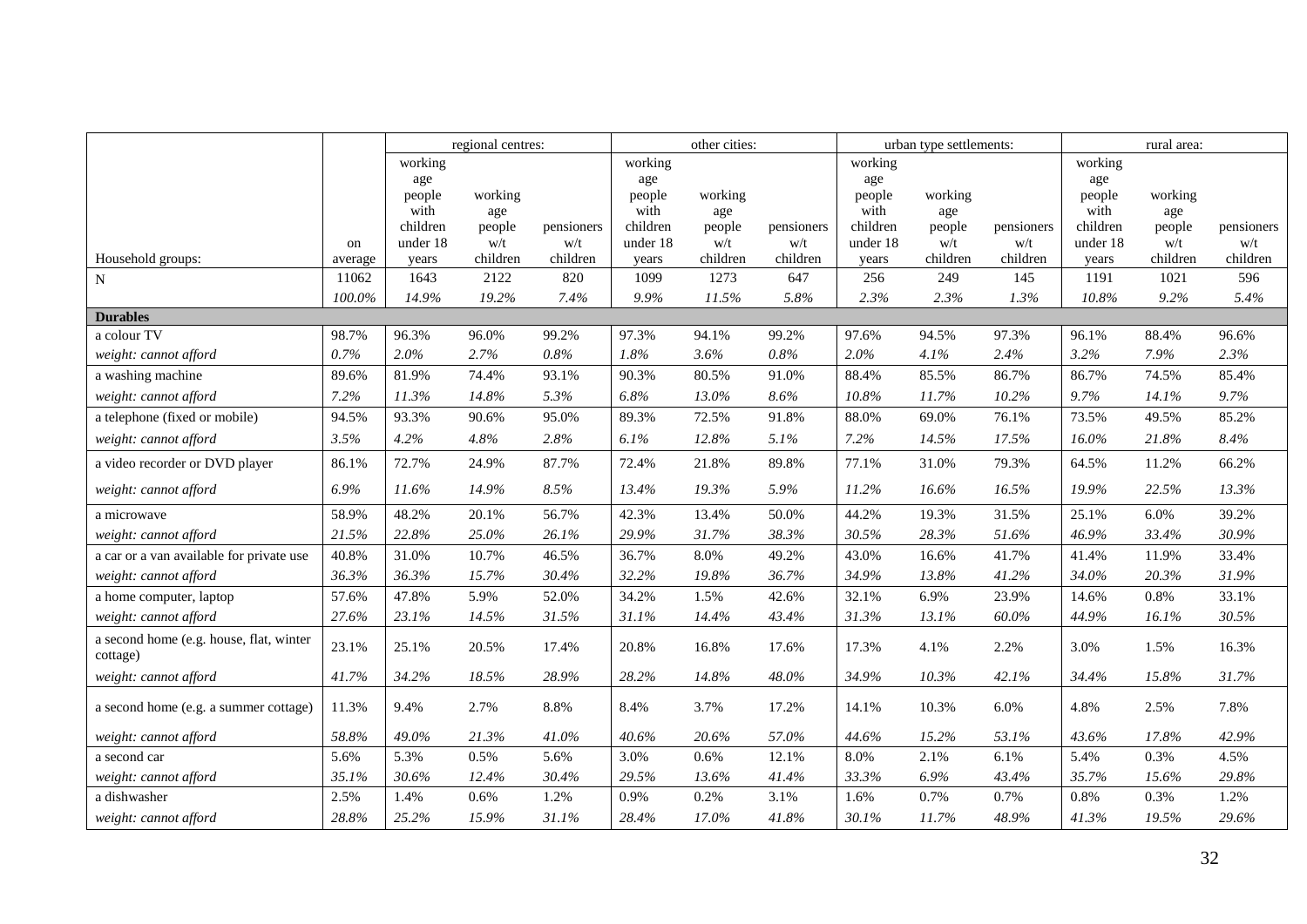|                                                                       |         | regional centres:    |               |                   | other cities:        |               |                   | urban type settlements: |               |                   | rural area:          |               |                   |
|-----------------------------------------------------------------------|---------|----------------------|---------------|-------------------|----------------------|---------------|-------------------|-------------------------|---------------|-------------------|----------------------|---------------|-------------------|
|                                                                       |         | working              |               |                   | working              |               |                   | working                 |               |                   | working              |               |                   |
|                                                                       |         | age                  |               |                   | age                  |               |                   | age                     |               |                   | age                  |               |                   |
|                                                                       |         | people               | working       |                   | people               | working       |                   | people                  | working       |                   | people               | working       |                   |
|                                                                       |         | with                 | age           |                   | with                 | age           |                   | with                    | age           |                   | with                 | age           |                   |
|                                                                       | on      | children<br>under 18 | people<br>w/t | pensioners<br>w/t | children<br>under 18 | people<br>w/t | pensioners<br>w/t | children<br>under 18    | people<br>w/t | pensioners<br>w/t | children<br>under 18 | people<br>w/t | pensioners<br>w/t |
| Household groups:                                                     | average | years                | children      | children          | years                | children      | children          | years                   | children      | children          | years                | children      | children          |
| $\mathbf N$                                                           | 11062   | 1643                 | 2122          | 820               | 1099                 | 1273          | 647               | 256                     | 249           | 145               | 1191                 | 1021          | 596               |
|                                                                       | 100.0%  | 14.9%                | 19.2%         | 7.4%              | 9.9%                 | 11.5%         | 5.8%              | 2.3%                    | 2.3%          | 1.3%              | 10.8%                | 9.2%          | 5.4%              |
| Housing                                                               |         |                      |               |                   |                      |               |                   |                         |               |                   |                      |               |                   |
| separate accommodation (flat,                                         |         |                      |               |                   |                      |               |                   |                         |               |                   |                      |               |                   |
| house/part of a house)                                                | 92.1%   | 83.9%                | 83.8%         | 94.3%             | 94.3%                | 95.6%         | 98.3%             | 95.7%                   | 98.4%         | 98.6%             | 97.2%                | 97.4%         | 97.3%             |
| weight: not separate accommodation                                    | 7.9%    | 16.1%                | 16.2%         | 5.7%              | 5.7%                 | 4.4%          | 1.7%              | 4.3%                    | 1.6%          | 1.4%              | 2.8%                 | 2.6%          | 2.7%              |
| own accommodation                                                     | 73.8%   | 60.4%                | 62.0%         | 84.5%             | 74.0%                | 77.1%         | 90.9%             | 80.9%                   | 82.3%         | 89.7%             | 73.6%                | 81.1%         | 89.9%             |
| weight: tenants paying market rent                                    | 3.1%    | 4.6%                 | 5.0%          | 0.1%              | 5.1%                 | 3.1%          | $0.2\%$           | 3.9%                    | 2.0%          | $0.0\%$           | 3.1%                 | 1.3%          | 0.3%              |
| an adequate number of rooms                                           | 77.1%   | 44.7%                | 79.9%         | 99.1%             | 59.1%                | 87.9%         | 99.5%             | 67.6%                   | 90.4%         | 100.0%            | 68.9%                | 90.1%         | 98.3%             |
| weight: low number of rooms                                           | 22.9%   | 55.3%                | 20.1%         | 0.9%              | 40.9%                | 12.1%         | 0.5%              | 32.4%                   | 9.6%          | $0.0\%$           | 31.1%                | 9.9%          | 1.7%              |
| accommodation equipped with all<br>necessary utilities                | 59.2%   | 80.2%                | 79.8%         | 81.3%             | 68.9%                | 72.3%         | 59.8%             | 58.6%                   | 57.8%         | 43.4%             | 16.5%                | 17.3%         | 12.2%             |
| weight: accommodation is not<br>equipped with all necessary utilities | 40.8%   | 19.8%                | 20.2%         | 18.7%             | 31.1%                | 27.7%         | 40.2%             | 41.4%                   | 42.2%         | 56.6%             | 83.5%                | 82.7%         | 87.8%             |
| living area equal or above the social<br>standard                     | 46.9%   | 16.1%                | 48.0%         | 74.0%             | 22.0%                | 56.6%         | 73.9%             | 33.2%                   | 67.5%         | 76.6%             | 28.7%                | 65.8%         | 79.5%             |
| weight: living area below the social<br>standard                      | 53.1%   | 83.9%                | 52.0%         | 26.0%             | 78.0%                | 43.4%         | 26.1%             | 66.8%                   | 32.5%         | 23.4%             | 71.3%                | 34.2%         | 20.5%             |
| Subjective material well-being                                        |         |                      |               |                   |                      |               |                   |                         |               |                   |                      |               |                   |
| good living conditions                                                | 30.2%   | 36.4%                | 44.6%         | 41.1%             | 44.5%                | 41.0%         | 44.5%             | 47.0%                   | 44.8%         | 32.6%             | 34.8%                | 26.0%         | 37.2%             |
| weight: bad living conditions                                         | 22.1%   | 15.9%                | 10.9%         | 11.8%             | 9.4%                 | 7.7%          | 13.7%             | 6.8%                    | 9.0%          | 13.9%             | 11.3%                | 16.3%         | 13.8%             |
| make ends meet easily                                                 | 3.8%    | 5.7%                 | 4.0%          | 4.0%              | 3.3%                 | 3.1%          | 2.3%              | 2.8%                    | 4.8%          | 1.9%              | 1.7%                 | 1.7%          | 3.5%              |
| weight: make ends meet with difficulty                                | 37.8%   | 37.1%                | 52.1%         | 38.5%             | 38.8%                | 57.3%         | 43.8%             | 34.5%                   | 45.5%         | 56.0%             | 55.4%                | 57.6%         | 44.9%             |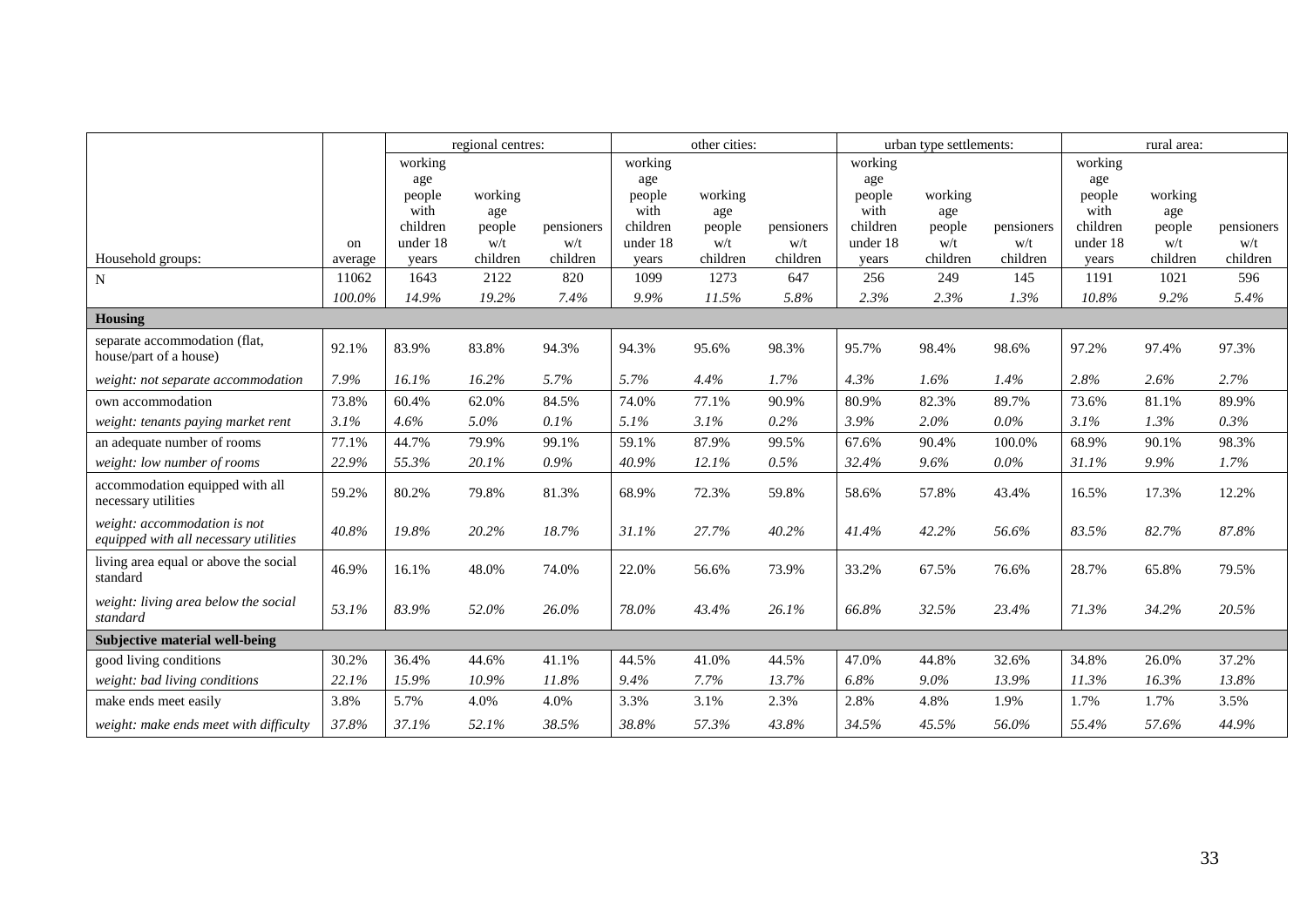$1$  GGS is a part of the international research programme of UNECE. More details can be found at: [http://www.unece.org/pau/ggp/Welcome.html.](http://www.unece.org/pau/ggp/Welcome.html)

 $2$  This is something different from the hidden or the illegal economies. The latter comprise the activities related to tax fraud or tax evasion or illegal activities. The non-observed economy also comprises activities that have nothing to do with criminality or tax evasion, but that still remain unobserved because the traditional survey tools are not perfect and business registers are not always complete and up-to-date.

<sup>3</sup> Persons living in institutional households (children's homes, social care institutions, convents) are excluded. In geographical terms the sample covers 32 (out of 83) regions and is not representative at the regional level, which is the main limitation of the survey. On average the household response rate exceeds 80%, but it is lower in Moscow and St-Petersburg (less than 60%).

<sup>4</sup> For more information about RLMS-HSE survey see: http://www.hse.ru/en/rlms/

<u>.</u>

<sup>5</sup> GGS-2007 was conducted in April-September 2007 by the Independent Institute for Social Policy with financial support from the Pension Fund of the Russian Federation, UNFPA, Sberbank of Russia, Children's Foundation 'Victoria' and Ford Foundation.

 $6$  Because of the conceptually different nature of our indicators we chose not to rely on statistical methods, such as Factor analysis (FA) or Principal Component Analysis (PCA), to define our dimensions for us. The OECD handbook on composite indicators stresses that PCA and FA should be used with caution, as they may "identify dimensions that do not necessarily help to reveal the clustering structure in the data and may actually mask the taxonomic information" (OECD 2008, p. 26). Generally speaking, PA and PCA, being non-probabilistic methods, are very sensitive to slight alterations in the structure of data; and there is no 'objective' procedure for judging the validity of their results.

 $<sup>7</sup>$  For example, Eurostat treats 'the presence of mortgage or rent payments, utility bills, hire purchase instalments or</sup> other loan payments' in the household as a component of the EU material deprivation index.

<sup>8</sup> In our case the options for the denominator are as follows: the proportion of households who have nominated an item as a necessity; the proportion of households who report that they do not have an item or who report an enforced lack of an item. All these options are essentially variations of the prevalence weighting approach. The first option which relies on judgments about the relative weights of items made by respondents themselves should be a preferred option, but these data are not available in our survey, and in fact are rarely collected in general purpose large-scale surveys. In the absence of the public opinion data, we relied on the information about actual consumption choices, and among the two options available we opted for accounting for the 'enforced lack' as it captures the preferences of individuals.

 $9$  The sample yields functional values for a segment as small as 1.5% of the total population. In this case the sample error is 20% at 95% confidence level.

 $10$  It is noteworthy, the use of reference group-level weights generally leads to the reduction in inequalities between various population subgroups, because in this case the position of each household is estimated relative to the position of its reference groups, rather than relative to the average national standard. The more disadvantage groups are likely to have lower living standards. For example, if the national-level prevalence weights were applied in the durables domain instead of the reference group-level weights, the gap in average well-being scores between households from large cities and the rural area would be 1.2 times as high as it appears to be under the current weighting scheme, while the gap between households with children and households of pensioners would be 1.8 times as high as under the current scheme. This issues deserve further consideration in future research.

<sup>11</sup> The natural logarithm of per capita income was regressed on a set of household characteristics, including household composition, education level, labour market status, presence of various sources of income and dummies for the region and the type of settlement to account for the unobserved parameters of the local market.

 $12$  The minimum consumer basket - referred to as the Minimum Subsistence Level (MSL) – is the official poverty threshold in Russia. The value of MSL is calculated separately for three socio-demographic groups – children up to 16 years, persons of active working age (men of 16-59 years and women of 16-54 years) and persons of pension age (men of  $60+$  years and women of  $55+$  years). It is set quarterly in all 83 regions, and for Russia as a whole.

 $13$  We did not apply any equivalence scale, following the standard practice of the national statistics agency which uses per capita incomes. This is unlikely to alter our results significantly because the structure of household consumption in Russia differs from that in a mature market economy. The share of spending on rent and utilities is substantially lower, while the share of spending on food is higher, resulting in lower economies. Previous studies for Russia indicated that the elasticity coefficient based on the analysis of Engel curves (food shares) was equal to 0.9 in early 1990s (See: Klugman, J., Ed. (1997). Poverty in Russia: Public policy and private responses. Washington,